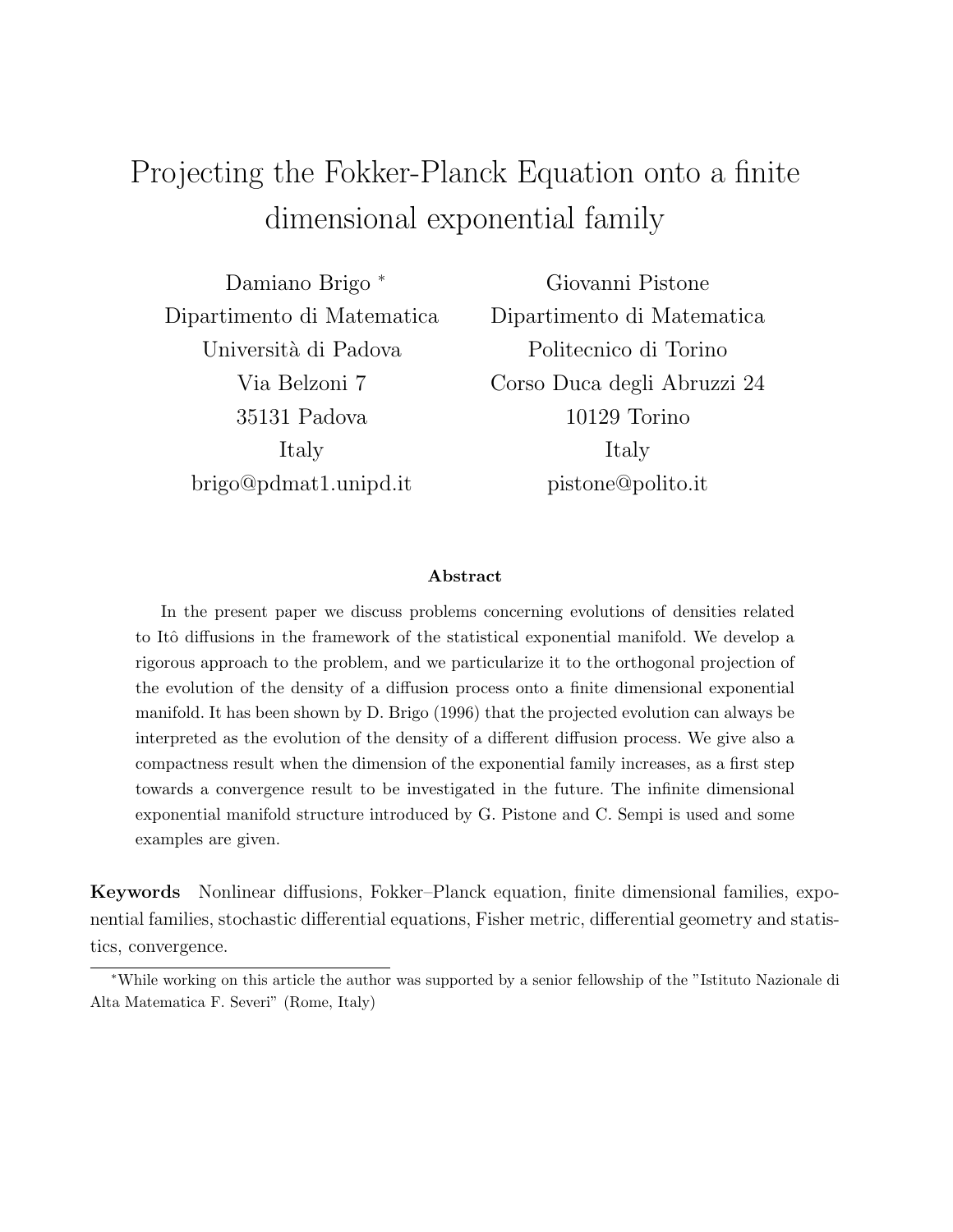### 1 Introduction

This paper moves both from the differential geometric approach to nonlinear filtering as developed by Brigo, Hanzon and LeGland [9] and from the rigorous approach to the construction of a differential geometric structure in the infinite dimensional space of probability measures given in Pistone and Sempi [24], see also Pistone and Rogantin [23]. The solution of the filtering problem is a stochastic PDE which can be seen as a generalization of the Fokker–Planck equation (FPE) expressing the density of a diffusion process. This filtering equation is called the Kushner–Stratonovich equation. In [9] the Fisher metric is used to project the Kushner– Stratonovich equation onto a finite dimensional exponential manifold of probability densities. This method can be used also for the simpler FPE. In the present paper we discuss the geometric approach to problems concerning finite dimensionality of densities related to stochastic differential equations given by Itô diffusions. Part of these results were already given in [13], and we shortly present them here in the framework of Pistone and Sempi [24]. This approach is different from the one adopted for example in Brigo, Hanzon and LeGland [9] or in Brigo [13], since it uses the exponential manifold structure rather than the  $L_2$  derivation. The  $L_2$  structure is obtained by mapping densities into their square roots. We show that this map yields a regular  $C^{\infty}$  parametrization but it is not a chart for the infinite dimensional manifold of densities. In the present paper we consider the projection in Fisher metric of the density–evolution of a diffusion process onto an exponential manifold. Such projection is obtained via the projected FPE. We examine the projected density–evolution and discuss problems related to finite dimensionality, giving some examples. We recall from Brigo [13] that the projected density–evolution can always be interpreted as the density–evolution of a different diffusion process. We conclude by giving a first step for future investigations on the following convergence problem: is it possible to prove that the projected density converges to the original one when the dimension of the exponential manifold on which we project tends to infinity?

## 2 The exponential statistical manifold of positive probability densities

In the present section we give a summary of the construction of the non-parametric exponential statistical manifold as developed in [24] and [23]. In those papers it is shown that the definition of statistical manifold as introduced by Dawid, Efron, Amari and others, and systematically presented in [19], can be given in a non parametric setting using the framework of the theory of manifolds modeled on Banach spaces, as introduced for example in Lang, [18].

We consider a measure space  $(X, \mathcal{X}, \mu)$ , where  $\mu$  is a reference measure, and the set  $\mathcal{M}(X, \mathcal{X}, \mu)$ of the a.s. strictly positive densities w. r. t. some measure equivalent to  $\mu$ . We define on the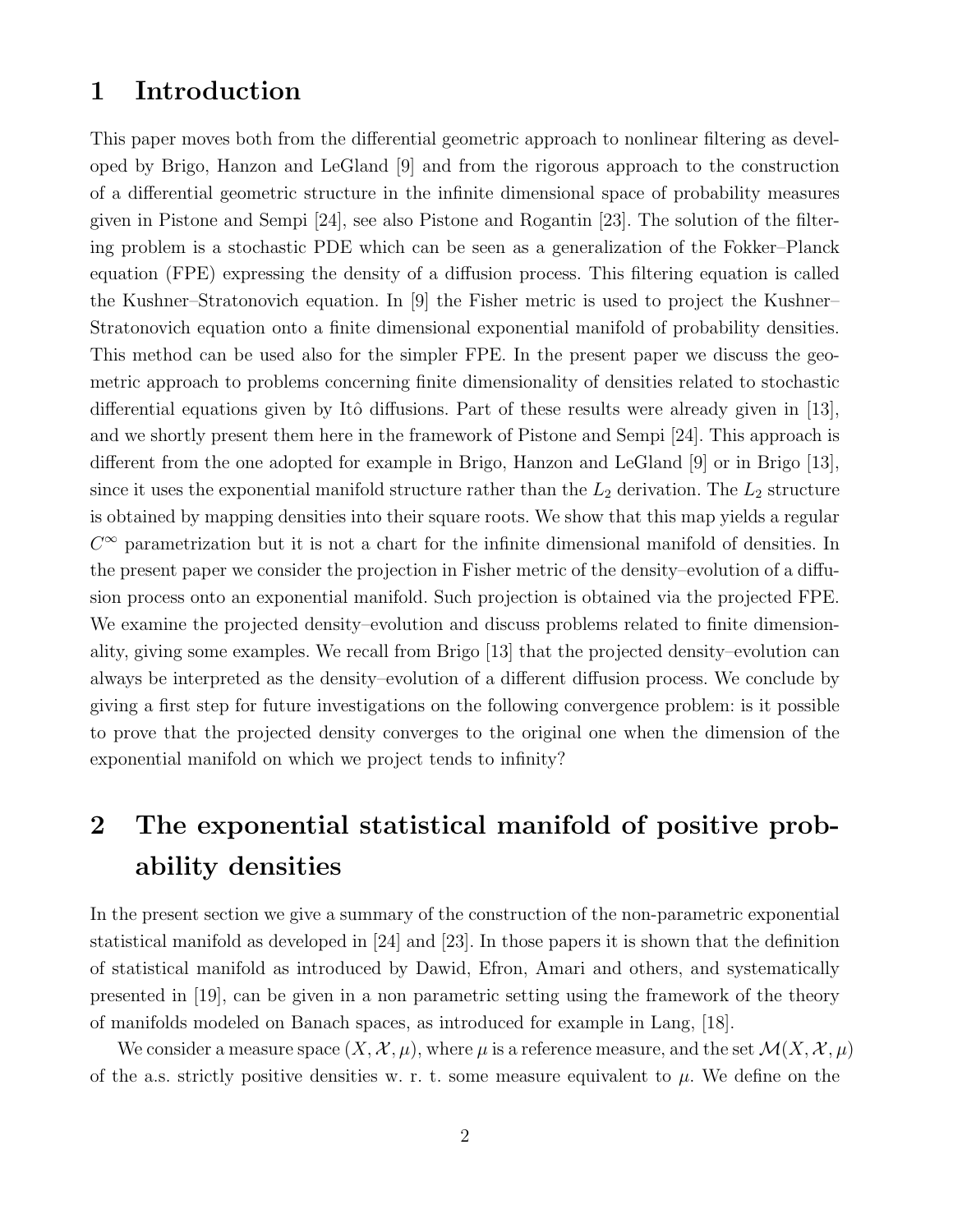set  $\mathcal{M}(X,\mathcal{X},\mu)$  a topology such that  $\mathcal{M}(X,\mathcal{X},\mu)$  is an Hausdorff space (i.e. points can be separated by open sets). Then we shall construct a covering of  $\mathcal{M}(X, \mathcal{X}, \mu)$  with open sets  $\mathcal{U}_p$ ,  $p \in \mathcal{U}_p$ ,  $p \in \mathcal{M}(X, \mathcal{X}, \mu)$ , and a corresponding family of Banach spaces  $B_p$ , with norms  $|| \cdot ||_p$ ,  $p \in \mathcal{M}(X, \mathcal{X}, \mu)$ , such that each density  $q \in \mathcal{U}_p$  is represented by a coordinate  $s_p(q) \in B_p$ .

We shall use the notations

$$
s_p : \mathcal{U}_p \to \mathcal{V}_p \subset B_p \tag{1}
$$

$$
e_p : \mathcal{V}_p \to \mathcal{U}_p \subset \mathcal{M}(X, \mathcal{X}, \mu) \tag{2}
$$

to denote respectively the charts, i.e. the mappings from points to coordinates, and the patches, i.e. the mappings from coordinates to points.

Following the use in differential geometry, we say that  $\{(\mathcal{U}_p, s_p) : p \in \mathcal{M}(X, \mathcal{X}, \mu)\}\$ is an atlas if all the space is covered by charts; if moreover each of the change of coordinates

$$
s_{p_2} \circ e_{p_1} : s_{p_1} (\mathcal{U}_{p_1} \cap \mathcal{U}_{p_2}) \to e_{p_2} (\mathcal{U}_{p_1} \cap \mathcal{U}_{p_2})
$$

is a diffeomorphism of some regularity between open sets, the atlas has that regularity. In such a case the atlas, augmented with all the compatible charts, defines the manifold, see Lang [18].

In our case we shall introduce a very special manifold, such that the change of coordinates are actually affine functions —i.e. they differ from a linear function by a constant—, but we will keep a weaker regularity, namely the  $C^{\infty}$ -regularity (differentiability of any order) for compatible charts.

We shall denote by  $E_{p\cdot\mu}$  | the expectation w.r.t. the probability measure  $p\cdot\mu$  (where p.  $\mu(dx) = p(x)\mu(dx)$ ; if there is no ambiguity we will use the notation  $E_p[\cdot]$ .

First we define the topology as follows. For simplicity we give only the definition of convergence of sequences. The sequence  $(p_n)_{n\in\mathbb{N}}$  in  $\mathcal{M}(X,\mathcal{X},\mu)$  is e–convergent (exponentially convergent) to p if  $(p_n)_{n\in\mathbb{N}}$  tends to p in  $\mu$ –probability as  $n \to \infty$  and moreover the sequences  $(p_n/p)_{n\in\mathbb{N}}$  and  $(p/p_n)_{n\in\mathbb{N}}$  are eventually bounded in each  $L^{\alpha}(p)$ ,  $\alpha > 1$ , i.e.

$$
\forall \alpha > 1 \quad \limsup_{n \to \infty} E_p \left[ \left( \frac{p_n}{p} \right)^{\alpha} \right] < +\infty, \quad \limsup_{n \to \infty} E_p \left[ \left( \frac{p}{p_n} \right)^{\alpha} \right] < +\infty.
$$

Now we shall introduce the Banach spaces on which the statistical manifold is modeled. We give a definition that shows how they are connected with well-known statistical objects. For each density  $p \in \mathcal{M}(X, \mathcal{X}, \mu)$ , the Cramer class at p is the set of all random variables u on X such that the moment generating function

$$
\hat{u}_p(t) = \int e^{tu} p \, d\mu = \mathcal{E}_p \left[ e^{tu} \right], \quad t \in \mathbb{R}
$$

is finite in a neighborhood of the origin 0. If moreover the expectation of  $u$  is zero (the previous condition implies the existence of a finite expectation), then we shall call the set the centered Cramer class at p.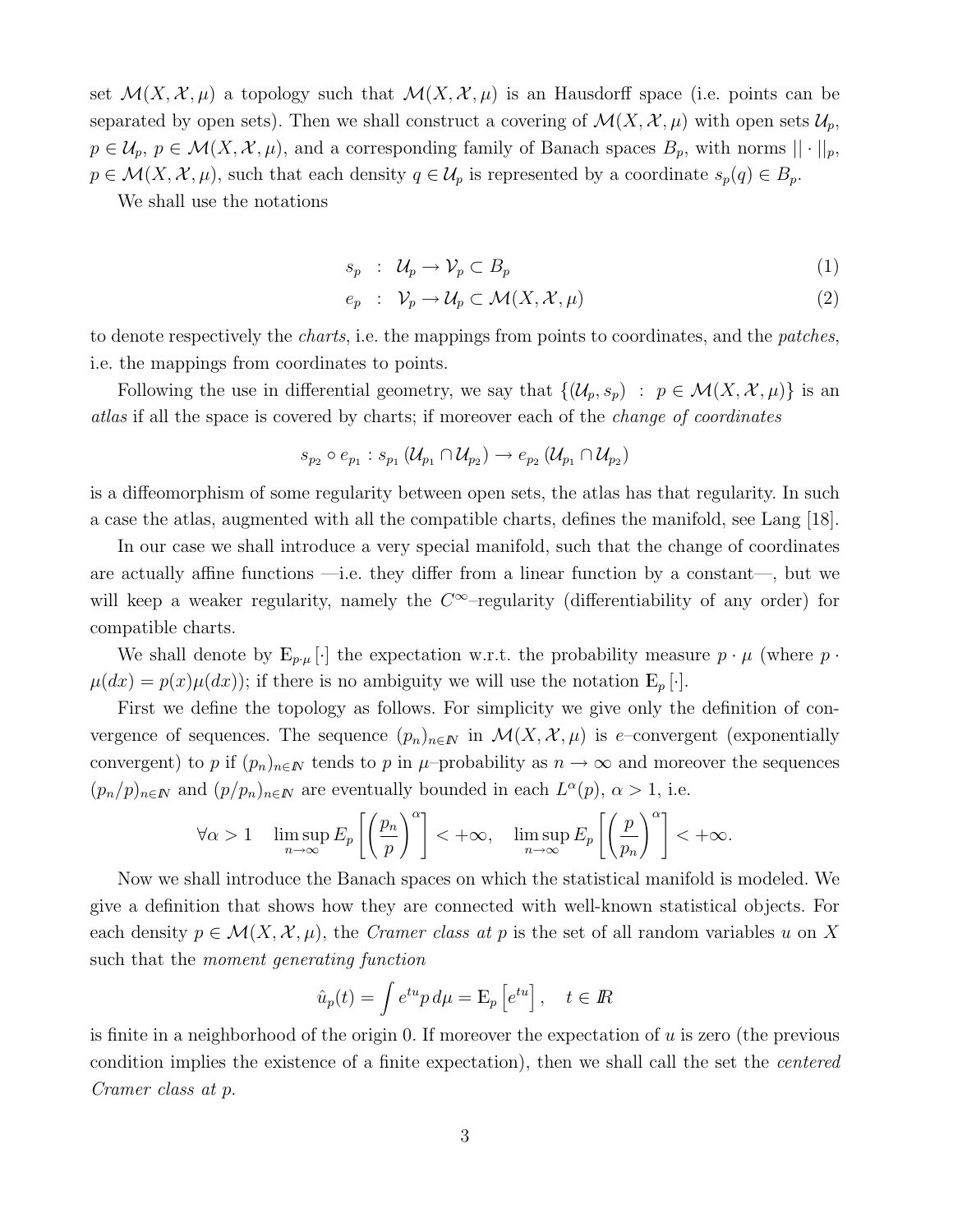The centered Cramer class at  $p$  is a vector space, and it shall be denoted by  $B_p$ , i.e.

$$
B_p = \{ u \in L^1(p \cdot \mu) : 0 \in Dom(\hat{u}_p)^{\circ}, E_p[u] = 0 \}.
$$

It is a Banach space for the norm defined by:

$$
||u||_p = \inf \left\{ r : \mathcal{E}_p \left[ \cosh \left( \frac{u}{r} \right) - 1 \right] \le 1 \right\} \tag{3}
$$

In the previous formula the function  $x \mapsto \cosh(x) - 1$  is a convex function that plays in the theory of the spaces  $B_p$  the same role as the function  $x \mapsto |x|^{\alpha}/\alpha$  in the theory of Lebesgue spaces  $L^{\alpha}$ ,  $\alpha > 1$ . We cite [17] and [25] as general references.

We will denote by  ${}^*B_p$  the Banach space of centered random variables of the so called x log x-class. A random variable u belongs to the x log x-class  $B_p$  if and only if it is centered and  $(1 + u) \log(1 + u)$  is  $(p \cdot \mu)$ -integrable.

Now we give some details about the Banach spaces  $B_p$  and  ${}^*B_p$  which will be useful in the construction of the statistical manifold.

- **Proposition 1** 1. The dual space of the Banach space  ${}^*B_p$  is isomorphic to  $B_p$ , i.e. if T is a continuous linear operator on  ${}^*\!B_p$  then there exists a unique  $u \in B_p$  such that  $T(k) =$  $E_p\left[ku\right], k \in {^*B_p};$  that is  $({^*B_p})^* \ni T \leftrightarrow u \in B.$ 
	- 2. All the elements k in \*B<sub>p</sub> are identified with an element of the dual space  $B_p^*$  of  $B_p$  with the identification  $S(u) = \mathbb{E}_p [ku]$ , but  ${}^*B_p$  is strictly smaller than  $B_p^*$  unless the sample space has a finite number of atoms.
	- 3. Denoting with sub-0 the spaces of centered random variables, the following continuous inclusions hold true:

$$
L_0^{\infty}(p \cdot \mu) \subset B_p \subset \bigcap_{\alpha > 1} L_0^{\alpha}(p \cdot \mu) \subset L_0^{\alpha}(p \cdot \mu) \subset {^*B_p} \subset B_p^*.
$$

The patches of the atlas will be defined on the open ball of radius 1:

$$
\mathcal{V}_p = \left\{ u \in B_p : ||u||_p < 1 \right\};
$$

remark that the condition  $||u||_p < 1$  is equivalent to the existence of an  $\alpha > 1$  such that  $\mathbb{E}_p\left[\cosh(\alpha u) - 1\right] \leq 1$ , which in turn implies  $\mathbb{E}_p\left[e^u\right] < 4$ , see Prop. 2 below.

The moment generating functional  $G_p: L^{(\cosh - 1)}(p \cdot \mu) \to \overline{R}_+ = [0, +\infty]$  is defined by

$$
G_p(u) = \mathcal{E}_p[e^u] \quad .
$$

The cumulant generating functional  $K_p : B_p \to [0, +\infty]$  is defined by

$$
K_p(u) = \log G_p(u).
$$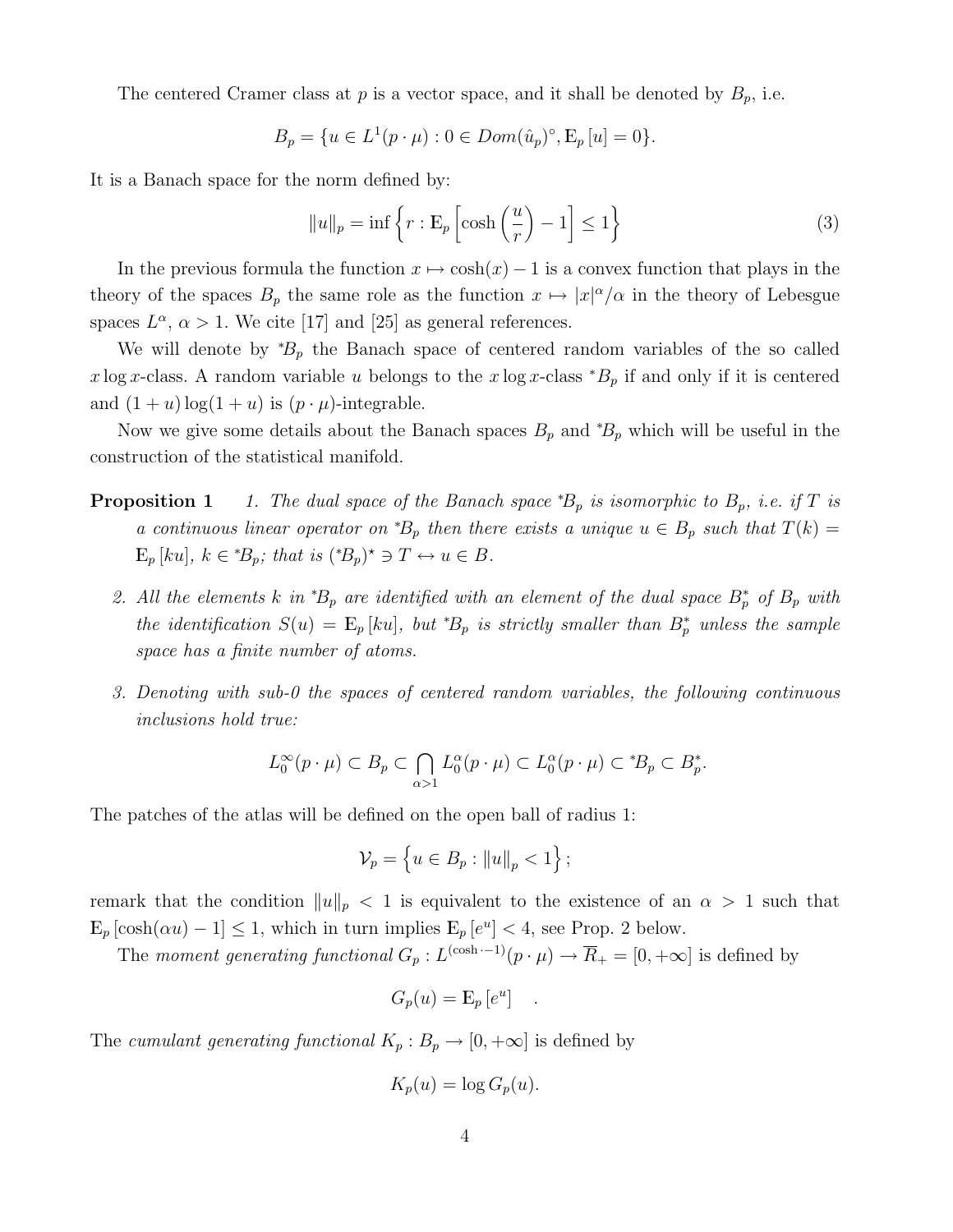**Proposition 2 (Properties of the CGF)** The cumulant generating functional  $K_p$  has proper domain  $Dom(G_p) \cap B_p$ . If  $V_p$  denotes a subset of the proper domain then  $K_p$  satisfies the following properties

- 1.  $K_p$  is 0 at 0, otherwise is strictly positive; is convex and infinitely Fréchet differentiable on  $\mathcal{V}_p$ . The value at 0 of the differential of order n is the value of the n-th cumulant under p of the random variable u.
- 2.  $\forall u \in V_p$ ,  $q = e^{u K_p(u)} \cdot p$  is a probability density in  $\mathcal{M}(X, \mathcal{X}, \mu)$  and the value of the n-th differential at u in the direction v of  $K_p$  is the n-th cumulant of v under q:

$$
D^{n} K_{p}(u) v^{n} = \frac{d^{n}}{dt^{n}} \log E_{q} \left[ e^{tv} \right] \Big|_{t=0}.
$$

3. In particular  $\frac{q}{p} - 1 \in {^*B_p}$  and

$$
D K_p(u) v = E_q[v] = E_p \left[ \left( \frac{q}{p} - 1 \right) v \right]
$$
  

$$
D^2 K_p(u) v_1 v_2 = E_q[v_1 v_2] - E_q[v_1] E_q[v_2]
$$
 (4)

.

Using the definitions introduced so far, it is possible to give a definition of the non-parametric exponential model as follows. For each p in  $\mathcal{M}(X, \mathcal{X}, \mu)$  the maximal exponential model at p is the statistical model

$$
\mathcal{E}_p = \left\{ e^{u - K_p(u)} \cdot p : u \in \text{Dom} \left( K_p \right)^{\circ}, E_p \left[ u \right] = 0 \right\}
$$

The function

$$
B_p \supset \text{Dom}(K_p)^\circ \ni u \mapsto e^{u - K_p(u)} \cdot p \in \mathcal{M}(X, \mathcal{X}, \mu)
$$

is the likelihood function when the 'model parameter' is  $u$ .

We now have all the elements for the definition of the atlas. Let us consider the following map defined on a subset  $\mathcal{V}_p$  of the proper domain  $K_p$ :

$$
e_p: \mathcal{V}_p \ni u \mapsto q = e^{u - K_p(u)} \cdot p \in \mathcal{M}(X, \mathcal{X}, \mu), \tag{5}
$$

where  $K_p(u) = \log E_p[e^u] = \log G_p(u)$  is the cumulant generating functional computed at u.

This mapping is one–to–one because u is centered. According to  $(1)$  and  $(2)$  we shall denote by  $\mathcal{U}_p$  the image of the mapping and by  $s_p$  its inverse on  $\mathcal{U}_p$ . Such an inverse,  $s_p : \mathcal{U}_p \to \mathcal{V}_p$  is easily computed, for  $q \in \mathcal{U}_p$ , as

$$
s_p(q) = \log \frac{q}{p} - \mathbf{E}_p \left[ \log \frac{q}{p} \right].
$$
 (6)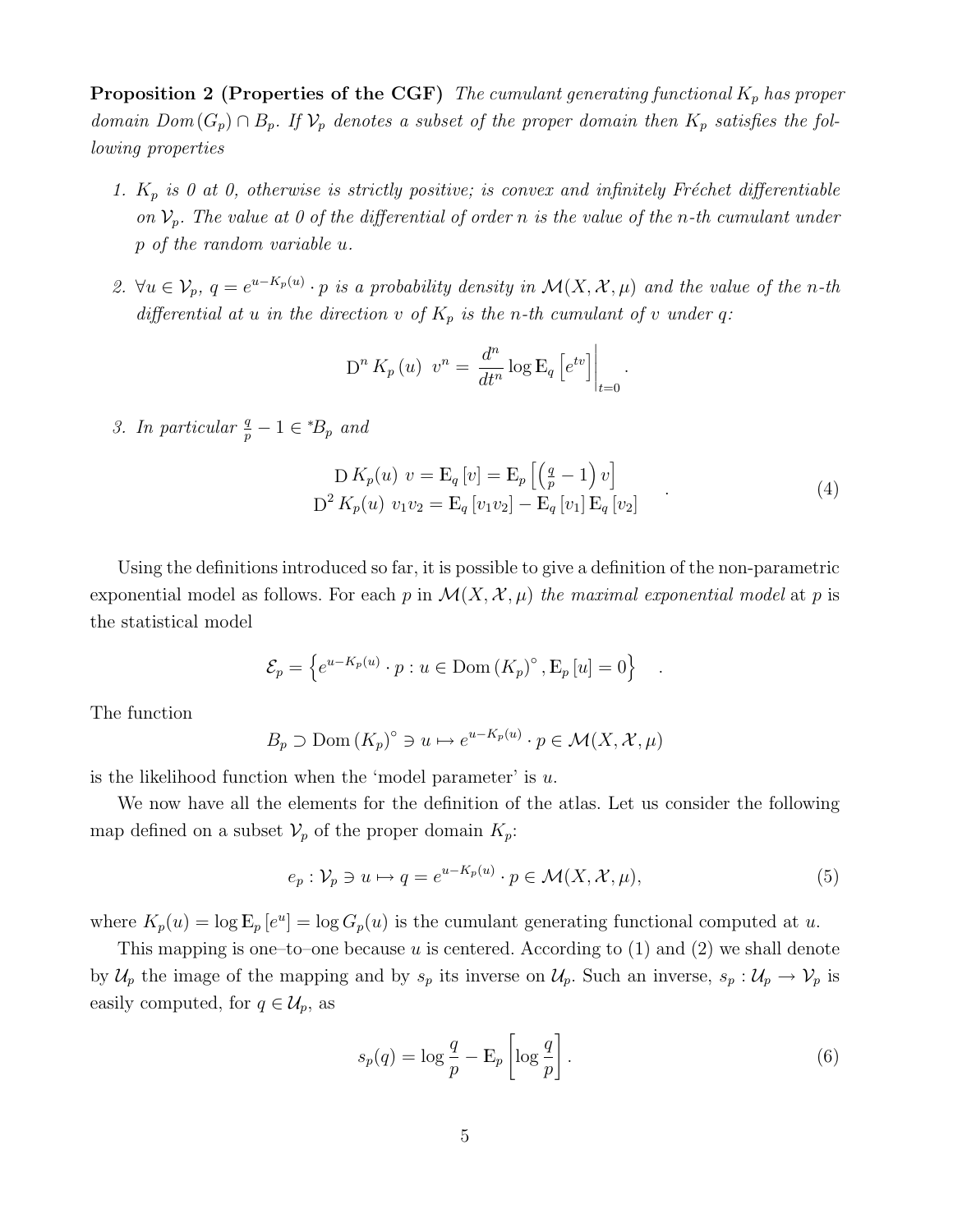The functions  $s_p, p \in \mathcal{M}(X, \mathcal{X}, \mu)$ , will be the coordinate mappings of our manifold in the sense that, locally around each  $p \in \mathcal{M}(X, \mathcal{X}, \mu)$ , each  $q \in \mathcal{U}_p$  will be "parameterized" by its centered log–likelihood.

Let us compute now the change-of-coordinates formula: if  $p_1$  and  $p_2$  are two points in  $\mathcal{M}(X, \mathcal{X}, \mu)$  such that  $\mathcal{U}_{p_1} \cap \mathcal{U}_{p_2} \neq \emptyset$ , then the composite (transition) mapping

$$
s_{p_2} \circ e_{p_1} : s_{p_1}(\mathcal{U}_{p_1} \cap \mathcal{U}_{p_2}) \to s_{p_2}(\mathcal{U}_{p_1} \cap \mathcal{U}_{p_2})
$$

simplifies to

$$
s_{p_2} \circ e_{p_1}(u) = u + \log \frac{p_1}{p_2} - \mathcal{E}_{p_2} \left[ u + \log \frac{p_1}{p_2} \right]
$$

where the algebraic computations are done in the space of  $\mu$ –classes of measurable functions and the expectation is well defined as long as  $\mathcal{U}_{p_1} \cap \mathcal{U}_{p_2} \neq \emptyset$  because this implies  $u + \log \frac{p_1}{p_2} \in \mathcal{V}_{p_2}$ .

**Theorem 3** The collection of pairs  $\{(\mathcal{U}_p, s_p) : p \in \mathcal{M}(X, \mathcal{X}, \mu)\}\$ is an affine  $C^{\infty}$ -atlas on  $\mathcal{M}(X, \mathcal{X}, \mu)$ . The induced topology on sequences is equivalent to e–convergence.

**Definition 4 (Exponential manifold)** The exponential manifold is the manifold defined by the property in theorem 3 on the set  $\mathcal{M}(X, \mathcal{X}, \mu)$ .

The manifold structure we have defined is a special one: many other types of atlases have been suggested in the literature, in particular the mixture coordinates and the so-called Amari's imbeddings described in [1].

In the infinite dimensional case those different geometric structures are not equivalent to the exponential manifold, but in some restricted sense they are, because they induce the same manifold structure on finite dimensional sub-manifolds (i.e. parametric statistical manifolds).

The maximal exponential model already defined has a precise place in the general framework. In fact the maximal exponential model  $\mathcal{E}_p$  is the connected component containing p of the exponential manifold  $\mathcal{M}(X, \mathcal{X}, \mu)$ .

In the previous works on the differential geometric approach to nonlinear filtering and to the finite dimensional approximation of the Fokker–Planck equation (Brigo, Hanzon and LeGland [9], [10] and Brigo [13]) we used the  $L_2$  structure to project the Kushner–Stratonovich or the Fokker–Planck equation onto a finite dimensional exponential manifold of densities. This procedure uses the map  $p \mapsto \sqrt{p}$  from positive densities to their square roots as a tool which allows the  $L_2$  structure to enter the picture. Although this is useful to perform computations, and even if this approach yields the same finite dimensional approximation as in the case where one projects according to the exponential manifold structure discussed here (compare formulae given in section 4 with formulae obtained via the  $L_2$  structure given in [13]), we notice that this map cannot be used to define a manifold structure. It does not yield charts. This is due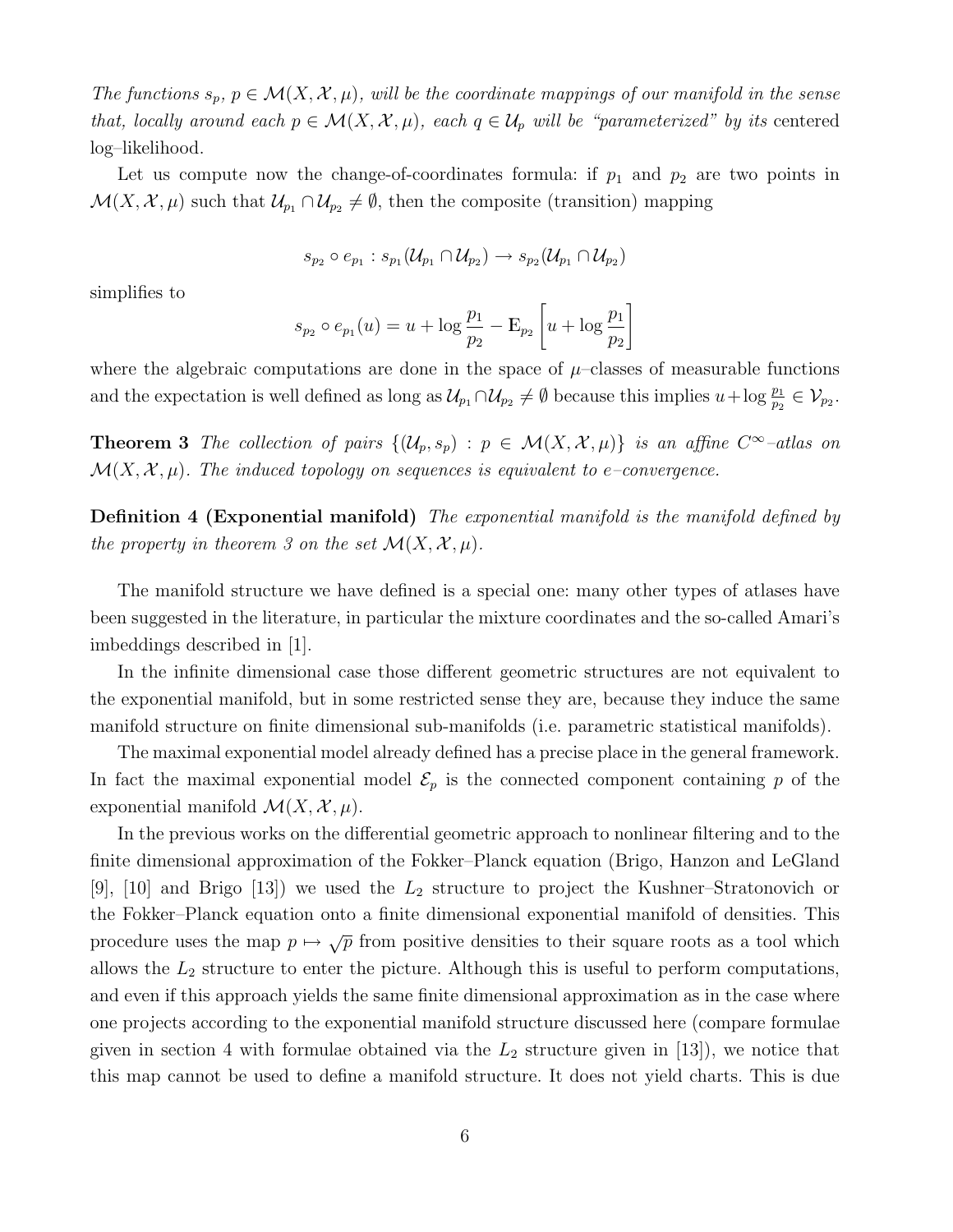to the fact that any open set of  $L_2$  contains functions which are negative in a set with positive measure. Then we see that a chart should map open sets in the manifold onto open sets in  $L_2$ , but these open sets would contain the functions described above, and hence they could not be contained in any set of square roots of densities (which are positive everywhere). This is why the space of square roots of densities cannot have a manifold structure based on  $L_2$ . In [10] this problem is bypassed by defining a parametric exponential enveloping manifold. Here we use the exponential manifold structure to render the procedure rigorous in an infinite dimensional context.

Now we show the properties of the map from M to  $L_2$  defined by  $R: p \mapsto \sqrt{p}$ .

#### Proposition 5 The mapping

$$
R: \mathcal{M} \ni p \mapsto \sqrt{p} \in L^2(\mu)
$$

is  $C^{\infty}$ . If the tangent space is identified with  $B_p$  then its tangent map is

$$
T_p R(v) = \frac{1}{2} R(p)v.
$$

In particular the tangent map is surjective at any p.

*Proof.* Let us fix a density  $p_0$  and consider the coordinate form of the map R; it is defined from  $V_{p_0}$  to  $L_2(p_0)$  by  $H_{p_0}(u) := \sqrt{e_{p_0}(u)}$ . By direct computation one obtains the form of the directional derivative

$$
\frac{d}{dv}H_{p_0}(u) = H_{p_0}(u)(\frac{1}{2}[v - DK_{p_0}(u)v]) = H_{p_0}(u)\frac{1}{2}[v - E_{e_{p_0}(u)}v],
$$

and the norm of the differential operator

$$
||D H_{p_0}(u) v||_2^2 = \frac{1}{4} E_{e_{p_0}(u)} \{ (v - E_{e_{p_0}(u)} v)^2 \} = \frac{1}{4} D^2 K_{p_0}(u) (v, v),
$$

which shows that  $H_{p_0}$  is differentiable at u since  $K_{p_0}$  is infinitely Fréchet differentiable. The coordinate-free form of the differential is  $T_p R v = \frac{1}{2}$  $\frac{1}{2}\sqrt{p}v$  if we identify the tangent space at p with  $B_p$ . Note that the  $L_2$  norm of this first derivative represents a variance, so that the derivative operator is one-to-one.

In a similar way the other derivatives of  $H_{p_0}$  can be computed as:

$$
D^{n} H_{p_0}(u)(v_1,\ldots,v_n) = 2^{-n} H_{p_0}(u)(v_1 - E_{e_{p_0}(u)}v_1,\ldots,v_n - E_{e_{p_0}(u)}v_n).
$$

If one computes the  $L_2$  norm of this derivative one finds easily that the norm is bounded and the differentiability of any order follows.  $\Box$ 

Hence the mapping  $p \mapsto \sqrt{p}$  is what we call a regular parametrization. From the exponential coordinates u we deduce  $H_{p_0}(u)$  which can be differentiated. Yet  $H_{p_0}$ , although constituting a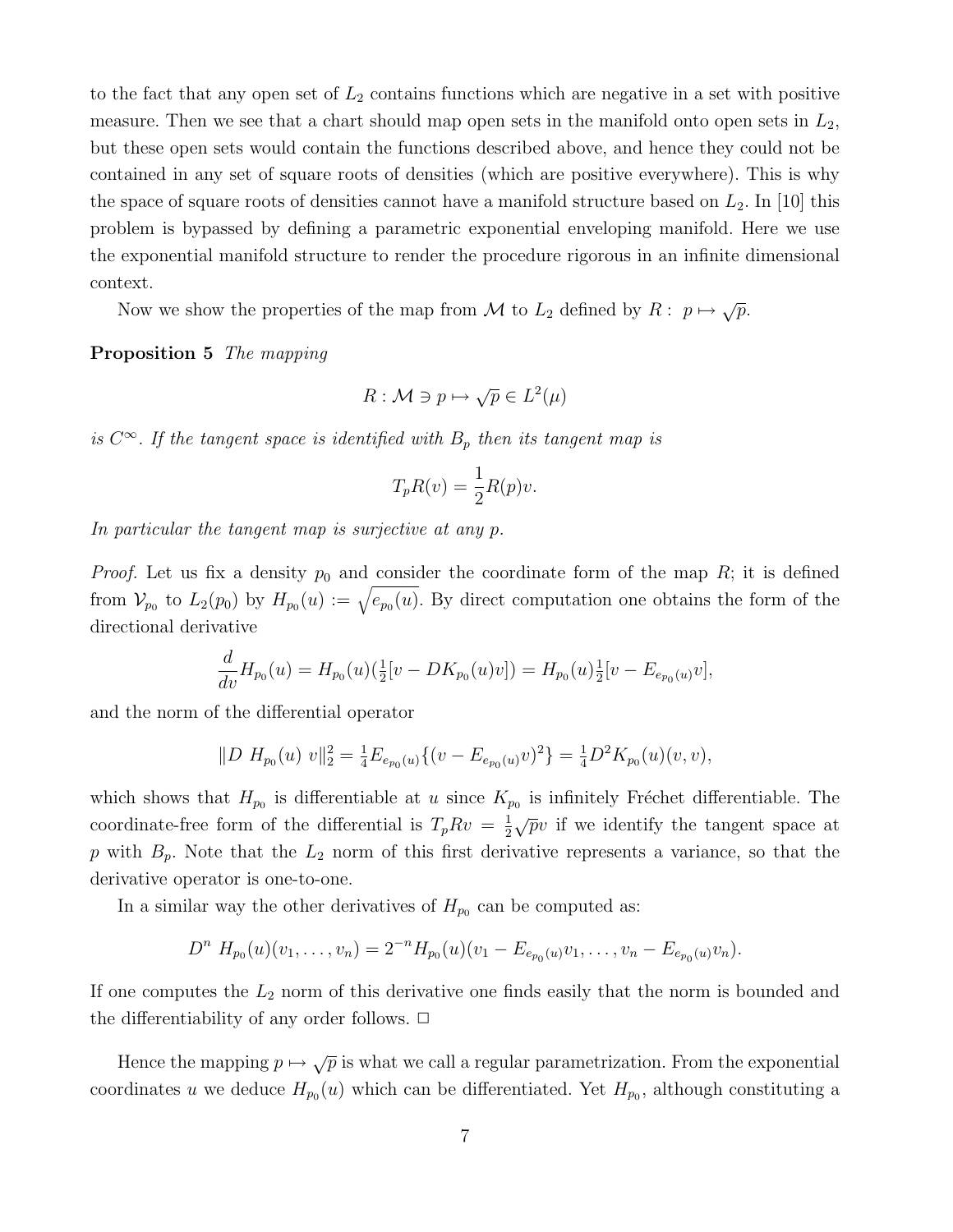parametrization, does not define coordinates. This is due to the fact that we are working in infinite dimension and a regular parametrization is not necessarily a chart.

A basic object of the manifolds theory is the tangent bundle. In the case of the exponential manifold it has been remarked from the very beginning of the geometrical theory that there is a very natural identification between the tangent vectors and the exponential onedimensional models around a point p. In fact each differentiable curve in  $\mathcal{M}(X, \mathcal{X}, \mu)$ , i.e. each one-dimensional statistical model  $p(t)$ ,  $t \in I \subseteq R$ , such that  $p(0) = p$ , has a tangent model of the exponential form  $e^{tu-K_p(tu)} \cdot p$ . This can be rephrased by saying that these exponential one-dimensional models seem to play the role of straight lines.

**Definition 6 (Tangent space)** The tangent space  $T_p$  at p of the exponential manifold on  $\mathcal{M}(X, \mathcal{X}, \mu)$  is the set (indexed by u) of the one-dimensional exponential models

$$
e^{tu - K_p(tu)} \cdot p, \quad t \in \mathbb{R}, \quad u \in B_p \quad .
$$

Usually we will identify the tangent exponential model  $e^{tu-K_p(tu)}\cdot p$  with its score

$$
\frac{d}{dt} (tu - K_p(tu)) \Big|_{t=0} = u \in B_p .
$$

The tangent space inherits the structure of Banach space from  $B_p$ .

**Definition 7 (Sub-manifold, sub-model)** Let  $N$  be a subset of the exponential manifold  $\mathcal{M}(X,\mathcal{X},\mu)$  and, for each density  $p\in\mathcal{N}$ , let  $V^1_p$  and  $V^2_p$  be closed subsets of  $B_p$ , such that there exist:

- 1. a linear invertible and bi-continuous mapping between  $B_p$  and some direct sum  $V_p^1 + V_p^2$ . That is  $V_p^1$  and  $V_p^2$  split in  $B_p$ .
- 2. a chart on a neighbourhood  $\mathcal{W}_p$  of p:

$$
\sigma_p: \mathcal{W}_p \to V_p^1 + V_p^2,
$$

where  $\sigma_p$  maps  $\mathcal{W}_p$  onto the product of to open sets  $\mathcal{V}_p^1 \times \mathcal{V}_p^2$  and  $\mathcal{N} \cap \mathcal{W}_p$  onto  $\mathcal{V}_p^1 \times \{0\}$ .

We will say that N is a sub-model or a sub-manifold of the exponential manifold  $\mathcal{M}(X, \mathcal{X}, \mu)$ .

A sub-manifold is a manifold defined by the restricted maps. For a list of examples see [22]. Our basic example is a finite dimensional exponential family

$$
EM(c) = \{p(\cdot, \theta), \theta \in \Theta\},
$$
  

$$
p(\cdot, \theta) := \exp[\theta^T c(\cdot) - \psi(\theta)],
$$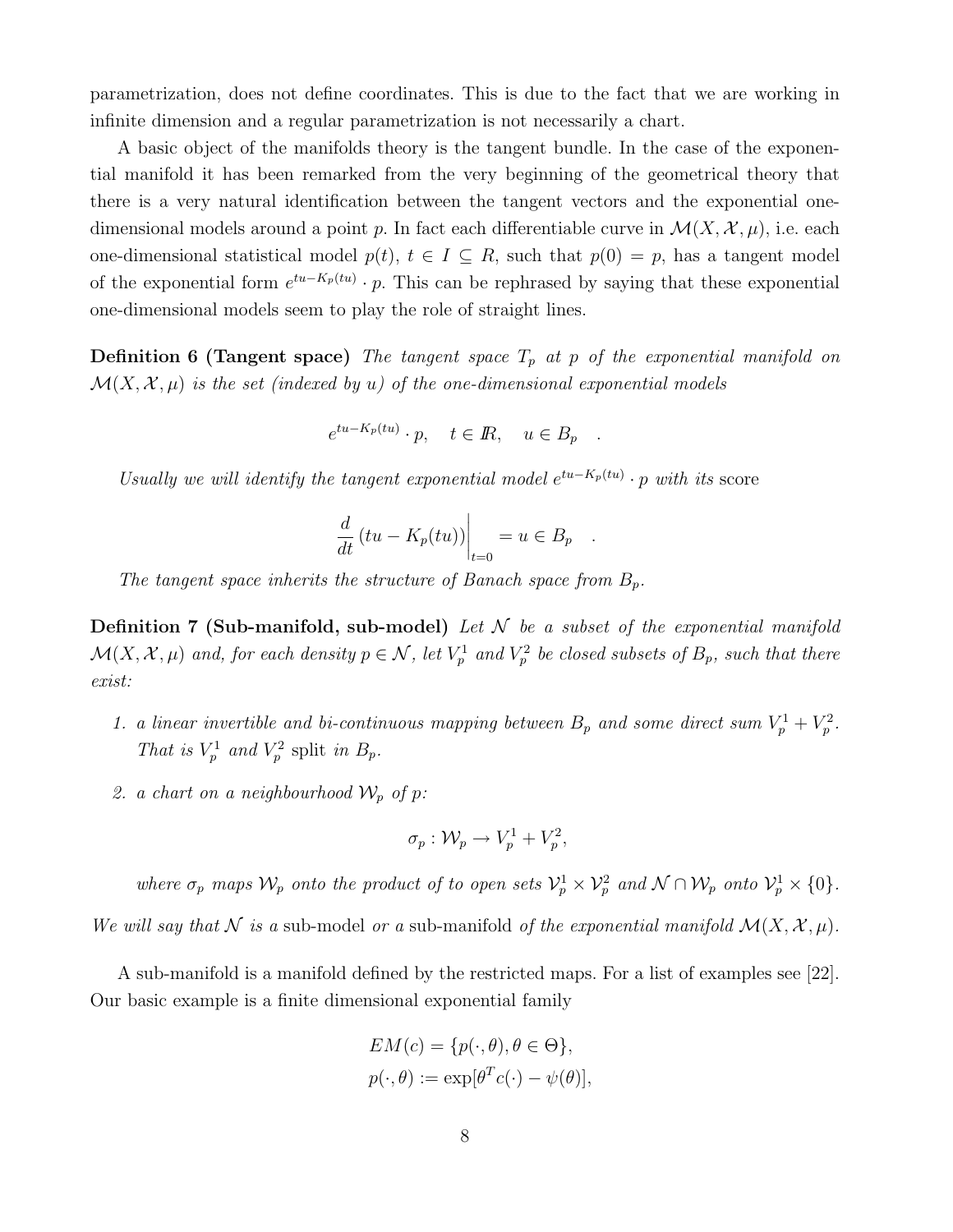where  $c = (c_1, \ldots, c_n)$ , and  $\Theta$  is a convex open set in  $\mathbb{R}^n$ . In this case the local representation at  $p(\cdot, \theta_0)$  is

$$
p(\cdot,\theta) = \exp[(\theta-\theta_0)^T[c(\cdot)-\psi'(\theta_0)]-(\psi(\theta)-\psi(\theta_0))+(\theta-\theta_0)^T\psi'(\theta_0)]p(\cdot,\theta_0),
$$

and the relevant splitting is

$$
V_{p(\theta_0)}^1 = \text{span}\left\{c_i - \frac{\partial}{\partial \theta_i} \psi(\theta_0)\right\}
$$
  

$$
V_{p(\theta_0)}^2 = \left\{u \in B_{p(\theta_0)} : \mathbb{E}_{p(\theta_0)}[uc_i] = 0, i = 1, ..., n\right\}.
$$

### 3 Evolution of marginal laws of a diffusion process

On the complete probability space  $(\Omega, \mathcal{F}, P)$  let us consider a stochastic process  $\{X_t, t \geq 0\}$  of diffusion type. Let the dynamic equation describing  $X$  be of the following form

$$
dX_t = f_t(X_t)dt + \sigma_t(X_t)dW_t,
$$

where  $\{W_t, t \geq 0\}$  is a standard Brownian motion independent of the initial condition  $X_0$ . The equation above is an Itô stochastic differential equation. In the following derivation, we treat the scalar case. The following set of assumptions will be in force throughout the paper.

- (A) Initial condition: We assume that the initial state  $X_0$  has a density  $p_0$  w.r.t. the Lebesgue measure on  $\mathbb{R}$ , with  $p_0$  almost surely positive.
- (B) Local strong existence:  $f \in C^{1,0}$ ,  $a \in C^{2,0}$ , which means that f is once continuously differentiable wrt x and continuous wrt t and a is twice continuously differentiable wrt x and continuous wrt t. This assumptions imply in particular local Lipschitz continuity.
- (C) Non–explosion : there exists  $K > 0$  such that

$$
2xf_t(x) + a_t(x) \le K(1+|x|^2),
$$

for all  $t \geq 0$ , and for all  $x \in \mathbb{R}$ .

Under assumptions (A), (B) and (C) there exists a unique solution  $\{X_t, t \geq 0\}$  to the state equation, see [27], theorem 10.2.1 with  $\phi(x,t) = x^2$ .

(D) We assume that the law of  $X_t$  is absolutely continuous and its density  $p_t(x)$  has regularity  $C^{2,1}$  and satisfies the Fokker–Planck equation (FPE):

$$
\frac{\partial p_t}{\partial t} = \mathcal{L}_t^* p_t,\tag{7}
$$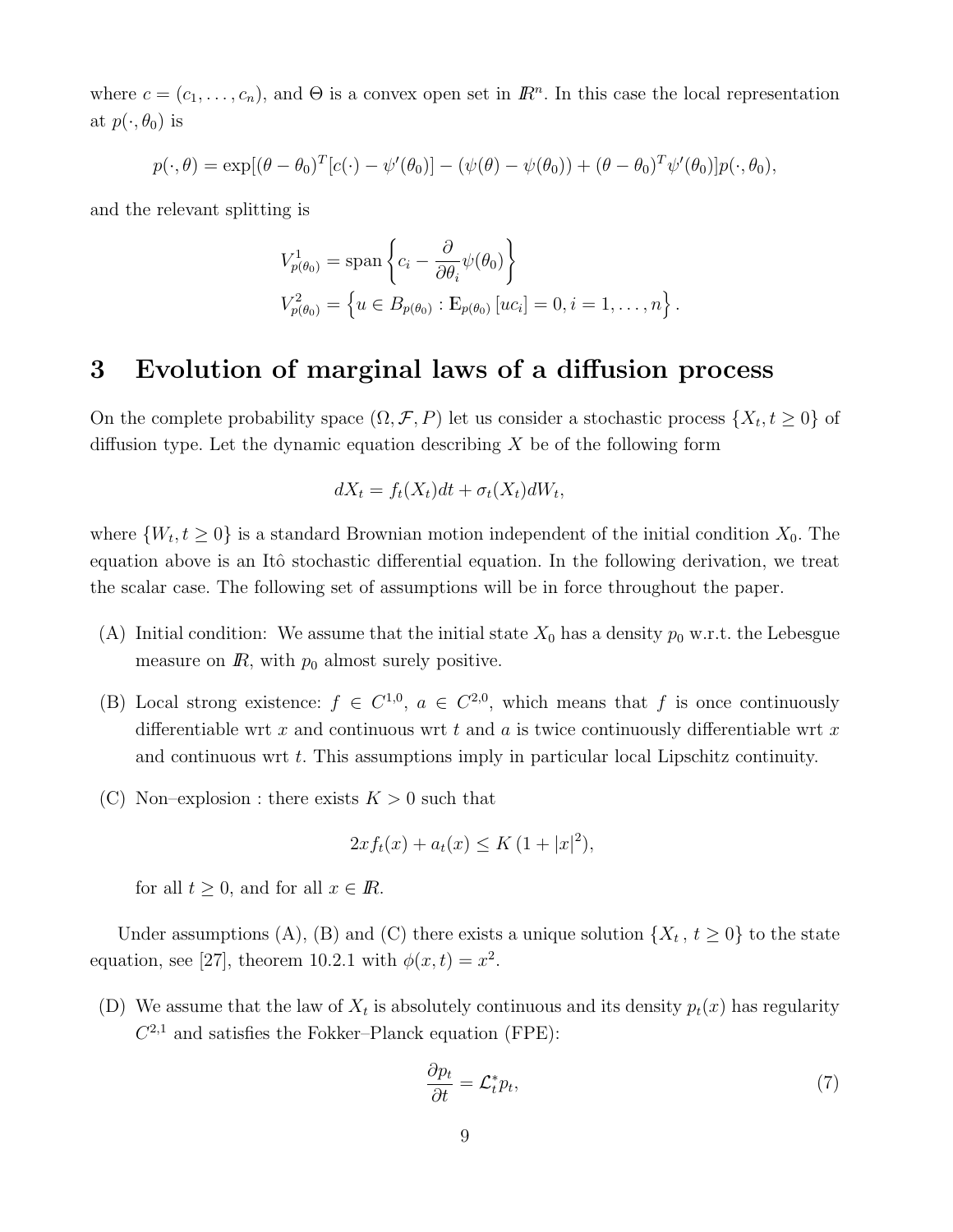where the backward diffusion operator  $\mathcal{L}_t$  is defined by

$$
\mathcal{L}_t = f_t \frac{\partial}{\partial x} + \frac{1}{2} a_t \frac{\partial^2}{\partial x^2},
$$

and its dual (forward) operator is given by

$$
\mathcal{L}_t^* p = -\frac{\partial}{\partial x}(f_t p) + \frac{1}{2} \frac{\partial^2}{\partial x^2}(a_t p).
$$

We assume also  $p_t(x)$  to be positive for all  $t \geq 0$  and almost all  $x \in \mathbb{R}$ .

Assumption  $(D)$  holds for example under conditions given by boundedness of the coefficients  $f$ and a plus uniform ellipticity of  $a_t$ , see [27] theorem 9.1.9. Different conditions are also given in [16], theorem 6.4.7. Now we rewrite equation (7) in the exponential coordinates (6). Consider as local reference density the solution  $p_t$  of FPE at time t. We are now working around  $p_t$ . Consider a curve around  $p_t$  corresponding to the solution of FPE around time t expressed in  $B_{p_t}$  coordinates:

$$
\begin{array}{rcl} (-\epsilon, \epsilon) & \to & \mathcal{V}_{p_t} \\ h & \mapsto & s_{p_t}(p_{t+h}) =: u_h. \end{array}
$$

The function  $u<sub>h</sub>$  represents the expression in coordinates of the density

$$
p_{t+h} = \exp[u_h - K_{p_t}(u_h)]p_t =: e_h p_t.
$$
\n(8)

Now consider FPE around  $t$ , i.e.

$$
\frac{\partial p_{t+h}}{\partial h} = \mathcal{L}_{t+h}^* p_{t+h}.
$$

Substitute (8) in this last equation in order to obtain

$$
\frac{\partial e_h p_t}{\partial h} = \mathcal{L}_{t+h}^*(e_h p_t).
$$

Write

$$
\frac{\partial e_h}{\partial h} = \frac{\mathcal{L}_{t+h}^*(e_h p_t)}{p_t}
$$

and set  $h = 0$ , since we are concerned with the behaviour in t. Notice that  $e_0 = \exp[u_0 K_{p_t}(u_0)$  = exp(0) = 1, and that

$$
\frac{\partial e_h}{\partial h}|_{h=0} = \{e_h \frac{\partial [u_h - K_{p_t}(u_h)]}{\partial h}\}|_{h=0} = \frac{\partial [u_h - K_{p_t}(u_h)]}{\partial h}|_{h=0}.
$$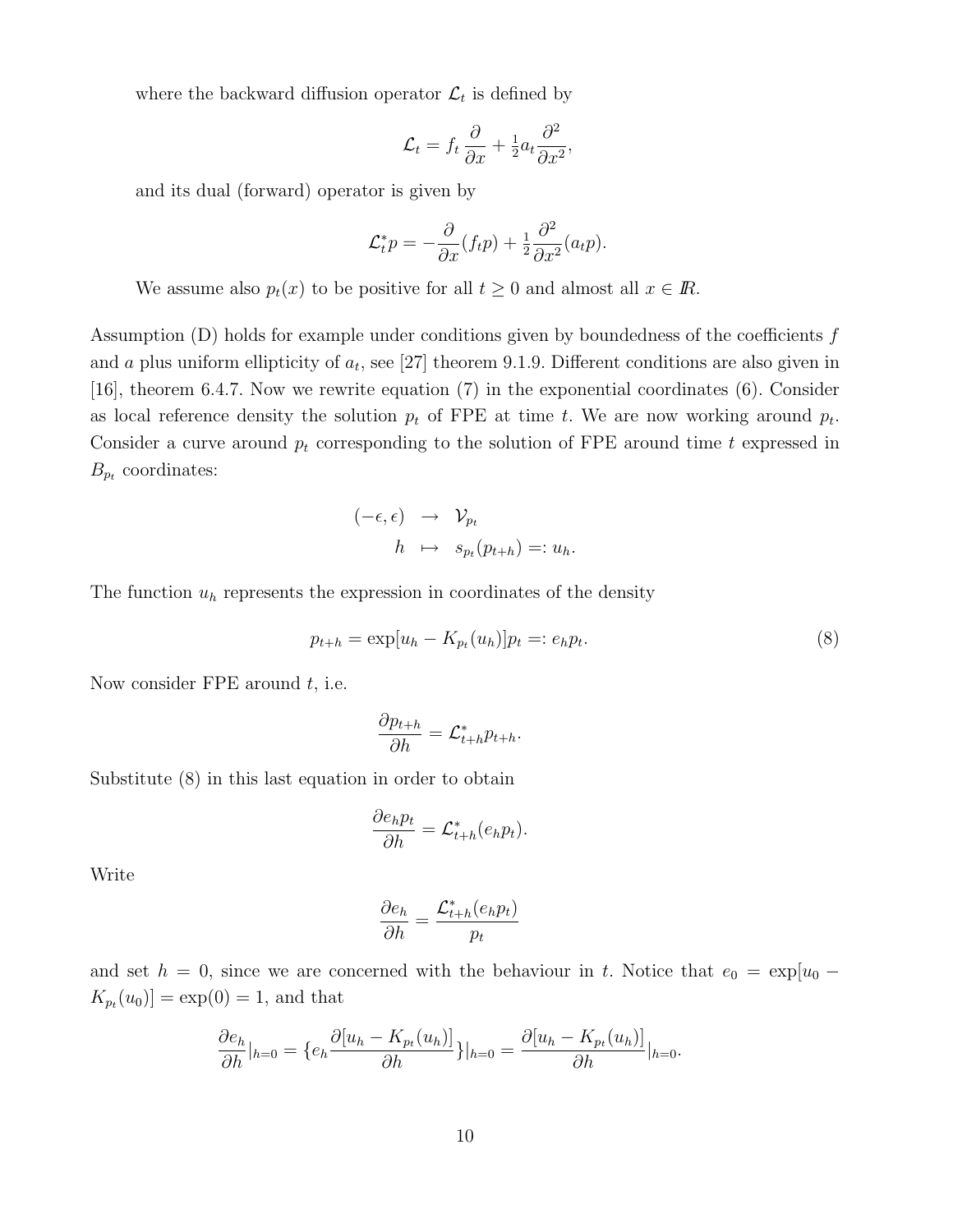Moreover, by straightforward computations (write explicitly the map  $K_{p_t}$ , use  $u_h = s_{p_t}(p_{t+h})$ and differentiate wrt h under the expectation  $E_{p_t}$ ) one verifies

$$
\left. \frac{\partial K_{p_t}(u_h)}{\partial h} \right|_{h=0} = 0,
$$

so that

$$
\left. \frac{\partial u_h}{\partial h} \right|_{h=0} = \frac{\mathcal{L}_t^* p_t}{p_t} \tag{9}
$$

is the formal representation in exponential coordinates of the tangent vector in  $p_t$ . Notice that, again by straightforward computations,

$$
\alpha_t := \alpha_t(p_t) = \frac{\mathcal{L}_t^* p_t}{p_t} = -f_t \frac{\partial}{\partial x} (\log p_t) - \frac{\partial f_t}{\partial x} + + \frac{1}{2} [a_t \frac{\partial^2}{\partial x^2} (\log p_t) + a_t (\frac{\partial}{\partial x} (\log p_t))^2 + + 2 \frac{\partial a_t}{\partial x} \frac{\partial}{\partial x} (\log p_t) + \frac{\partial^2 a_t}{\partial x^2} ].
$$
\n(10)

Summarizing: consider the curve expressing FPE around  $p_t$  in  $B_{p_t}$  coordinates. Its tangent vector is given by  $\alpha_t$ . Under suitable assumptions on the coefficients  $f_t$  and  $a_t$  the function  $\alpha_t$ belongs to  $B_{p_t}$ , according to the convention that locally identifies the tangent space of normed spaces with the normed space itself. To render the computation not only formal we need  $\alpha_t$  to be really a tangent vector for our manifold structure. This in turn requires the curve  $t \mapsto p_t$ to be differentiable. Below we give a regularity result expressing a condition under which this happens and whose proof is immediate. Moreover, we give a condition which can be used to check whether the evolution stays in a given submanifold.

#### Proposition 8 (Regularity and finite dimensionality of the solution of FPE)

- (i) If the map  $t \mapsto p_t$  is differentiable in the manifold M then  $\alpha_t$  given in eq. (10) is a tangent vector.
- (ii) If the map  $t \mapsto \alpha_t$  is continuous at  $t_0$  into  $L^{\cosh 1}$ , then  $t \mapsto p_t$  is differentiable at  $t_0$  as a map into M.
- (iii) Let be given a submanifold N such that  $p_0 \in \mathcal{N}$ . If the previous condition is satisfied and

$$
\frac{\mathcal{L}_t^* p}{p}
$$

is tangent to N at p for all  $p \in \mathcal{N}$ , then  $p_t$  evolves in N.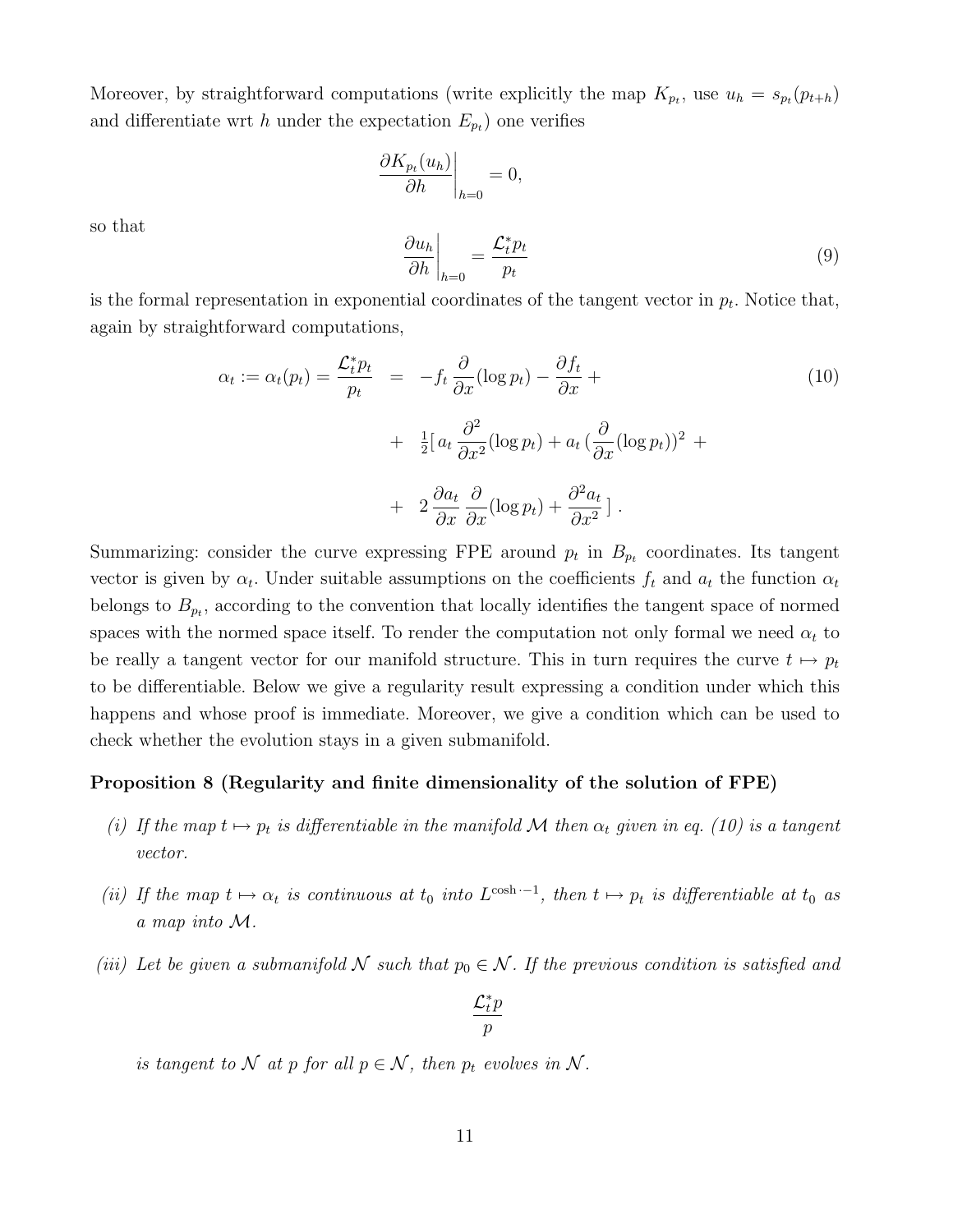Sufficient conditions under which condition (ii) in the proposition happens to be true are given by boundedness for all possible  $T > 0$  of f,  $\partial_x f$ , a,  $\partial_x a$ ,  $\partial_{xx}^2 a$  in  $[0 \ T] \times \mathbb{R}$  plus classical assumptions given in Stroock and Varadhan [27] theorem 9.1.9, or Friedman [16], theorem 6.4.7, ensuring existence of a regular solution or Fokker–Planck equation (as required in (D)). This follows from the fact that if  $\alpha_t(x)$  is continuous and bounded in both t and x, then it is continuous as a map  $t \mapsto \alpha_t$  from [0 T] to  $L^{\cosh t}$ .

In the following we give examples where this proposition applies. Some of them are obtained from [13] where the detailed derivation is given.

Example 9. [Linear case] If  $f_t(x) = F_t x$  for all  $t \geq 0$ ,  $x \in \mathbb{R}$  (f linear in x) and if  $a_t(x) = A_t$ for all  $t \geq 0$ ,  $x \in \mathbb{R}$  (a does not depend on x) and if finally  $p_0 \sim \mathcal{N}(m_0, Q_0)$  then it is known that  $p_t \sim \mathcal{N}(m_t, Q_t)$  where  $m_t = m_0 \exp \int_0^t F_s ds$  and  $Q_t$  is the (unique) positive solution of the (scalar Lyapunov) equation

$$
\dot{Q}_t = 2F_t Q_t + A_t,
$$

with initial condition  $Q_0$  given. Consider now a generic Gaussian density  $p \sim \mathcal{N}(m, Q)$  and compute

$$
\left(\frac{\mathcal{L}_t^* p}{p}\right)(x) = \left(\frac{F_t}{Q} + \frac{A_t}{2Q^2}\right)x^2 - \left(\frac{F_t m}{Q} + \frac{A_t m}{Q^2}\right)x + \frac{A_t m^2}{2Q^2} - F_t - \frac{A_t}{2Q}.\tag{11}
$$

When applied to  $p_t$ , the previous formula yields  $\alpha_t$ :

$$
\alpha_t = (\frac{F_t}{Q_t} + \frac{A_t}{2Q_t^2})x^2 - (\frac{F_t m_t}{Q_t} + \frac{A_t m_t}{Q_t^2})x + \frac{A_t m_t^2}{2Q_t^2} - F_t - \frac{A_t}{2Q_t},
$$

where  $m_t$  and  $Q_t$  have been defined above.

In this case the previous proposition applies. First, one sees that  $t \mapsto \alpha_t$  is indeed continuous at any  $t_0$  in  $L^{\cosh t}$ . Secondly, one can deduce already from (11) without solving the Fokker– Planck equation that the solution will have a Gaussian density. Indeed, one can easily check that the tangent space to the Gaussian submanifold of  $\mathcal M$  expressed in  $B$  coordinates contains the function space span $\{1, x, x^2\}$ . Since by expression (11) we see that  $(\mathcal{L}_t^* p)/p$  lies in span $\{1, x, x^2\}$ for all  $p$  in the Gaussian submanifold, we deduce that the solution of the Fokker–Planck equation will evolve in the Gaussian submanifold.

Example 10. [Nonlinear diffusions with unit variance Gaussian law] Let be given a diffusion coefficient  $\sigma_t(x)$  satisfying assumptions (B) and assumption (C) when the drift vanishes, i.e. when  $f = 0$  (we set as usual  $a := \sigma^2$ ). In [13] it is shown that by defining the drift

$$
f_t(x) := \frac{1}{2} \frac{\partial a_t}{\partial x}(x) + \frac{1}{2} a_t(x) [kt - x] + k,
$$

the Fokker–Planck equation for the density of the solution of the stochastic differential equation

$$
dX_t = f_t(X_t)dt + \sigma_t(X_t)dW_t \quad X_0 \sim \mathcal{N}(0,1),
$$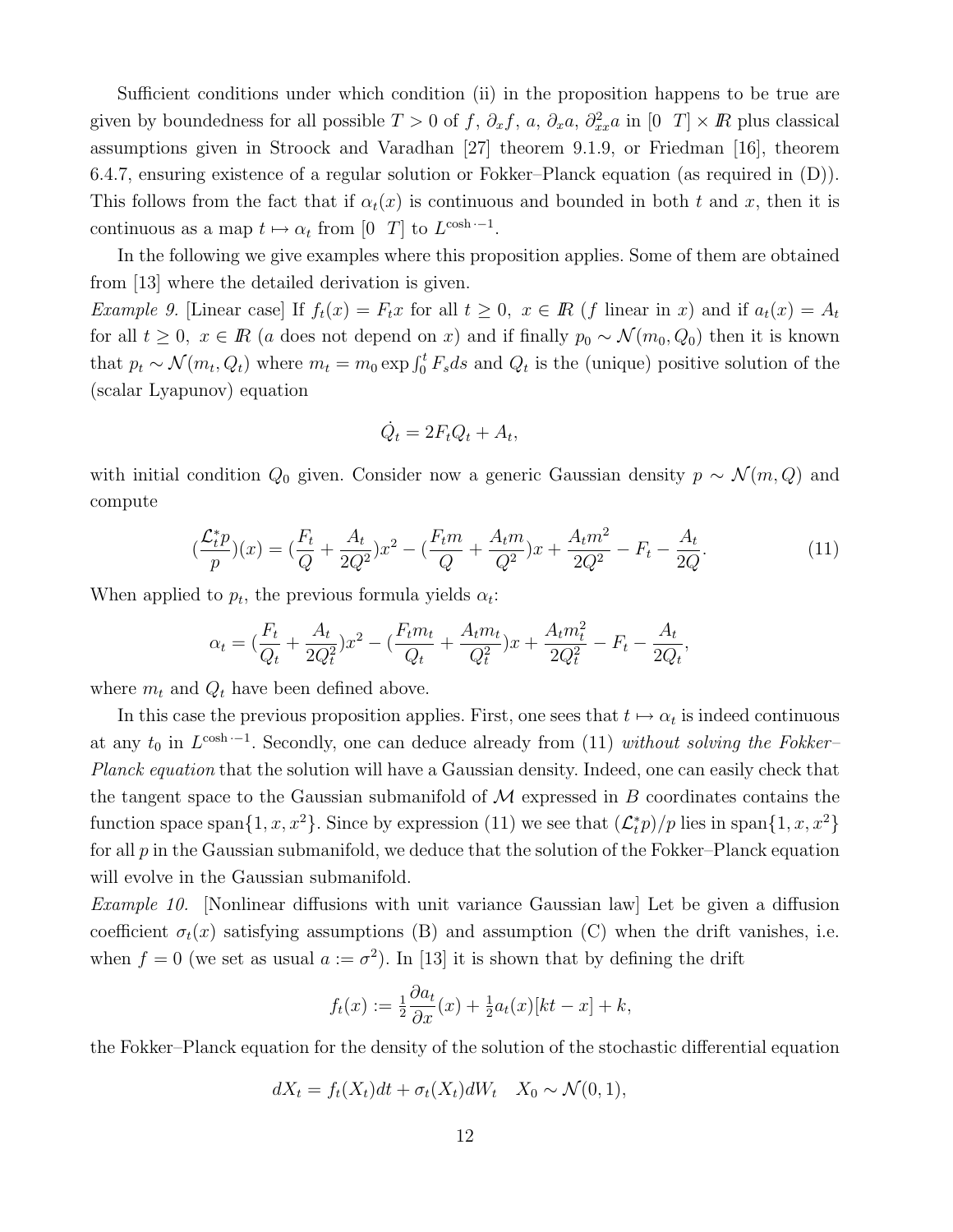is solved by  $p_t \sim \mathcal{N}(kt, 1)$  for all possible diffusion coefficients  $\sigma_t(x)$ . Here the solution of the Fokker–Planck equation evolves in a submanifold of  $M$  given by Gaussian densities with unit variance. Actually, the mean of  $p_t$  evolves linearly in time and the variance is fixed to one. Note that in this case

$$
\alpha_t = \partial_t \, \log p_t = k(x - kt),
$$

and the curve  $t \mapsto \alpha_t$  is clearly continuous at any  $t_0$  in  $L^{\cosh t}$ . One might check a priori that if a given p belongs to the submanifold of Gaussian densities with unit variance, then  $(\mathcal{L}_t^* p)/p$ belongs to the tangent space of this submanifold if the mean is given by  $kt$ . Indeed, we are considering the family

$$
p(x,\theta) = \frac{1}{\sqrt{2\pi}} \exp[-\frac{1}{2}(x-\theta)^2] \sim \mathcal{N}(\theta, 1), \quad \theta \in \mathbb{R},
$$

and its tangent space expressed in  $B_{p(\cdot,\theta)}$  coordinates, span $\{x-\theta\}$ . Let us compute

$$
\alpha_{t,\theta}(x) = \frac{1}{2}(\partial_x a_t(x)) \ (kt - \theta) + \frac{1}{2}a_t(x)(x - \theta)(kt - \theta) + k(x - \theta).
$$

Under reasonable assumptions on a, this function belongs to the tangent space span $\{x - \theta\}$ if and only if  $\theta = kt$ . We have been able to check that the density of the diffusion X evolves according to  $p_t \sim \mathcal{N}(kt, 1)$  without solving the Fokker–Planck equation.

¿From examples given in [13] one can construct other nonlinear cases where the above proposition applies.

### 4 Projection of the Fokker–Planck equation

In reaching equation (9) we assumed implicitly a few facts. We are assuming that there always exists a neighborhood of  $h = 0$  such that in this neighborhood  $p_{t+h} \in \mathcal{U}_{p_t}$ . Conditions under which this happens will be examined in the future. We only remark that when projecting on a finite dimensional exponential manifold, these conditions are not necessary for the projected equation to exist and make sense, see below. Neither we need equation (9) to have a solution to obtain existence of the solutions of the projected equation. Now we shall project this equation on a finite dimensional parametrized exponential manifold. First notice that according to proposition 8 the law  $p_t$  remains finite dimensional if there exists a finite dimensional parametrized submanifold of  $\mathcal{M}$ ,

$$
S = \{p(\cdot, \theta), \theta \in \Theta\},\
$$

such that the corresponding tangent vectors  $\alpha_t(p(\cdot,\theta))$  of the FPE are in the tangent space of this finite dimensional submanifold. We take the set  $\Theta$  open in  $\mathbb{R}^m$ . If we look for a finite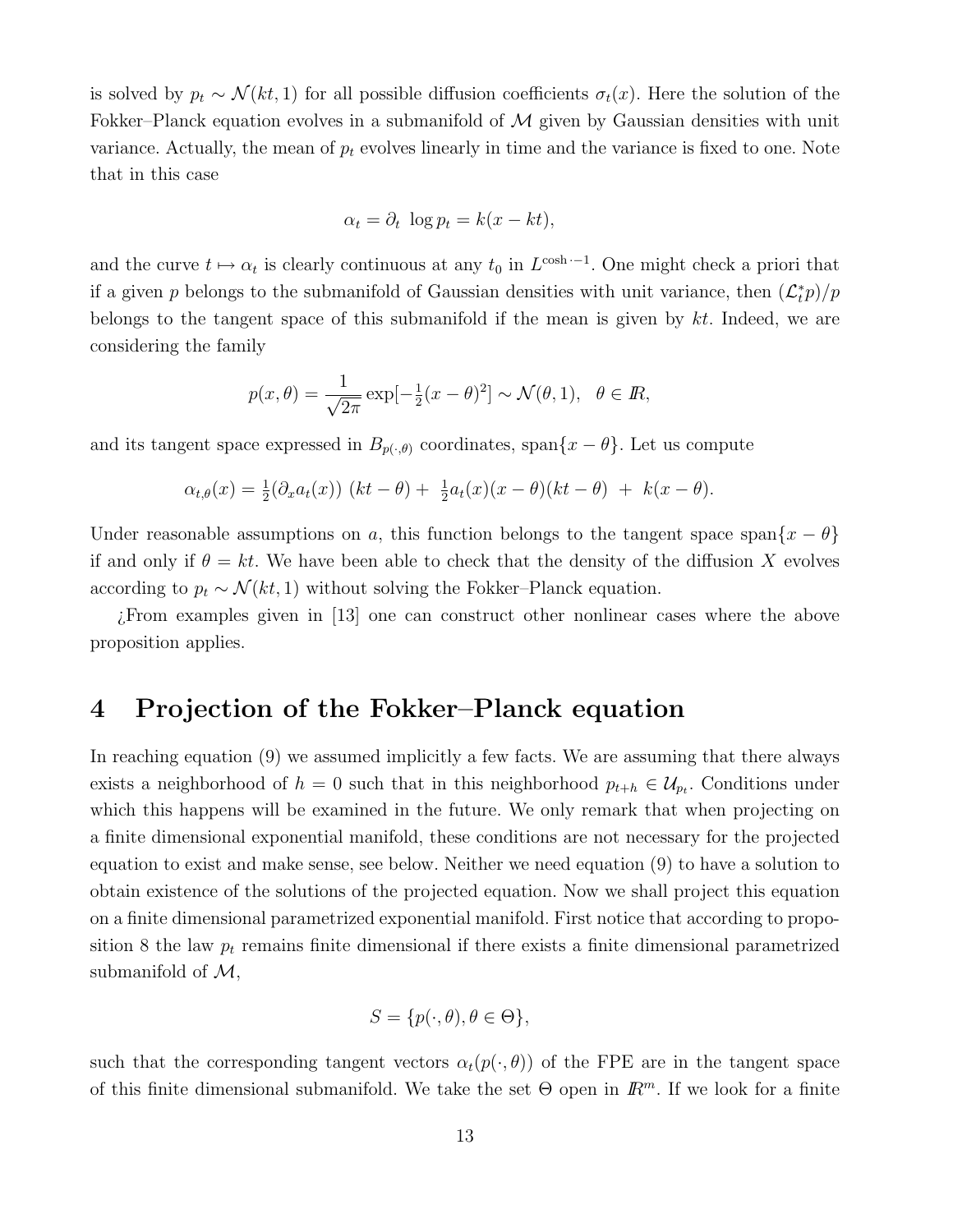dimensional exponential family, we can select a submanifold

$$
EM(c) = \{p(\cdot, \theta), \theta \in \Theta\},
$$
  

$$
p(\cdot, \theta) := \exp[\theta^T c(\cdot) - \psi(\theta)].
$$

We will assume the following on the family  $EM(c)$  (see [9], [10] for other more specific assumptions):

(E) We assume  $c \in C^2$ .

Notice that tangent vectors around a point  $p(\cdot, \theta_t)$  of a generic curve  $h \mapsto p(\cdot, \theta_{t+h})$  on  $EM(c)$ , are now obtained according to (after straightforward computations and the chain rule)

$$
\frac{\partial s_{p(\cdot,\theta_t)}(p(\cdot,\theta_{t+h}))}{\partial h}|_{h=0} = \sum_{i=1}^m [c_i(\cdot) - E_{\theta_t}c_i] \dot{\theta}_t^i.
$$
\n(12)

As a consequence, the tangent space at  $\theta$  is given by

$$
T_{\theta}EM(c) = \mathrm{span}\{c_1(\cdot) - E_{\theta}c_1, \ldots, c_m(\cdot) - E_{\theta}c_m\},\
$$

where  $E_{\theta} \{\phi\} := \int \phi(x) p(x, \theta) dx$ . Consider the following inner product in  $T_{\theta} E M(c)$  (and more in general in  $B_{p(\cdot,\theta)}$ :

$$
\langle v_1, v_2 \rangle_{\theta} := E_{\theta}[v_1 \ v_2], \qquad v_1, v_2 \in B_{p(\cdot, \theta)}.
$$

Consider the quantities

$$
g(\theta)_{ij} := \langle c_i(\cdot) - E_{\theta}c_i, c_j(\cdot) - E_{\theta}c_j \rangle_{\theta}, i, j = 1, \ldots, m.
$$

Notice that the matrix  $g(\theta)$ , expressing the inner products of tangent vectors in  $T_{\theta}EM(c)$ , is nothing else than the traditional Fisher information matrix

$$
(E_{\theta} [\partial_{\theta_i} \log p(\cdot, \theta) \partial_{\theta_j} \log p(\cdot, \theta)] )_{i,j=1,\dots,m}
$$

for the family  $EM(c)$  (see also [9], [10]). Now define for all  $\theta \in \Theta$  the orthogonal projection

$$
\Pi_{\theta}: B_{p(\cdot,\theta)} \longrightarrow T_{\theta}EM(c)
$$
  
\n
$$
\Pi_{\theta}[v] := \sum_{i=1}^{m} \sum_{j=1}^{m} g^{ij}(\theta) \langle v, c_j(\cdot) - E_{\theta}c_j \rangle_{\theta} \quad (c_i(\cdot) - E_{\theta}c_i).
$$

A rapid computation involving duality between  $\mathcal L$  and  $\mathcal L^*$  and standard results on the normalization constant  $\psi(\theta)$  of exponential families (such as  $\partial_{\theta_i}\psi(\theta) = E_{\theta}c_i$ ) yields

$$
\mathcal{P}_{t,\theta} \quad := \quad \Pi_{\theta} \left[ \frac{\mathcal{L}_t^* p(\cdot,\theta)}{p(\cdot,\theta)} \right] = E_{\theta} \left[ \mathcal{L}_t c \right]^T \, g^{-1}(\theta) \, \left[ c(\cdot) - E_{\theta} c \right],
$$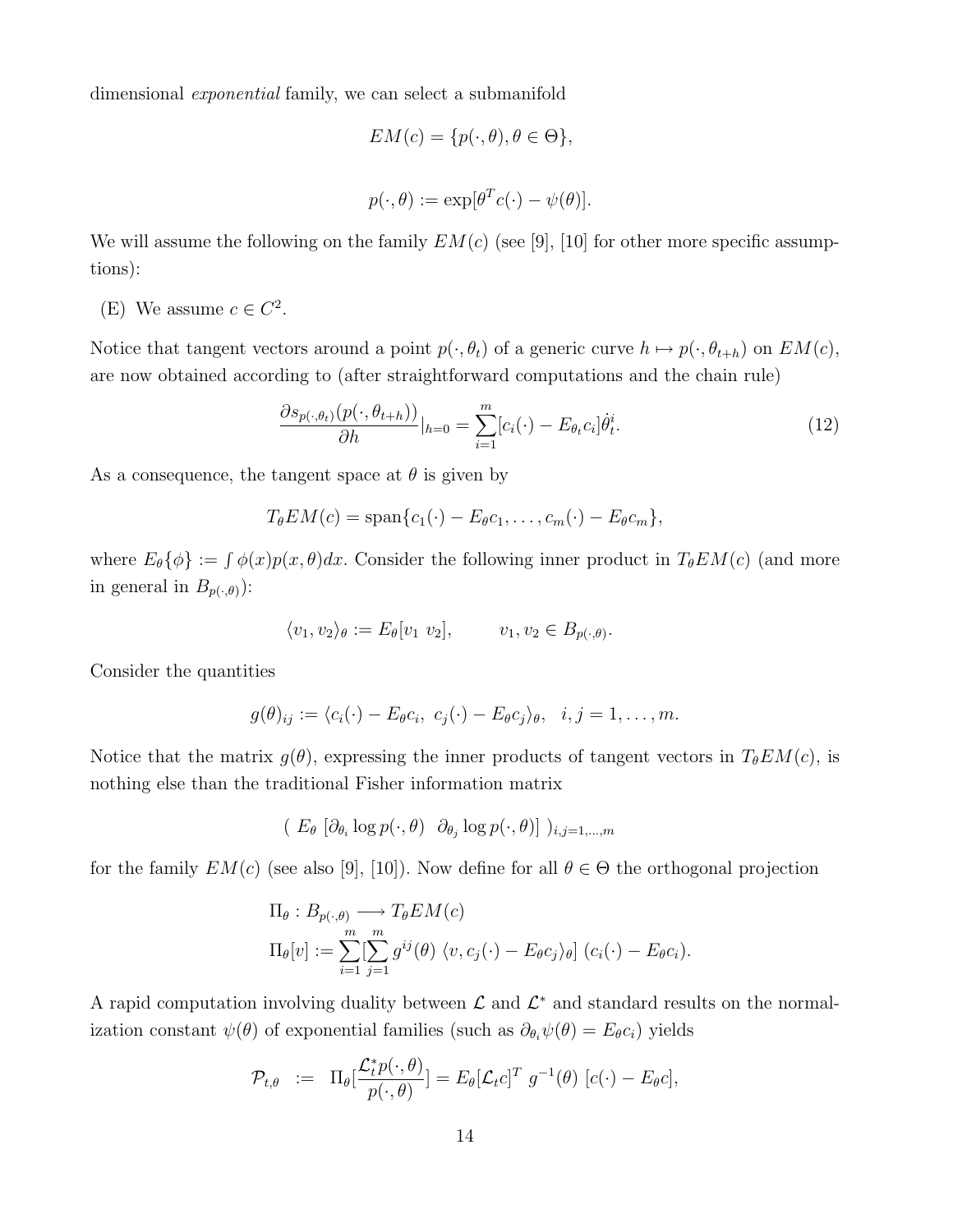where integrals of vector functions are meant to be applied to their components. Note that this map is regular in  $\theta$  under reasonable assumptions on  $f, a$  and c. At this point we project equation (9) via this projection. By remembering expression (12) for tangent vectors and the above formula for the projection we obtain the following  $(m$ –dimensional) ordinary differential equation (in vector form) on the manifold  $EM(c)$ :

$$
[c(\cdot) - E_{\theta_t} c]^T \dot{\theta}_t = E_{\theta_t} [\mathcal{L}_t c]^T g^{-1}(\theta_t) [c(\cdot) - E_{\theta_t} c]. \qquad (13)
$$

It follows immediately the following ordinary differential equation for the parameters:

$$
\dot{\theta}_t = g^{-1}(\theta_t) E_{\theta_t} \{ \mathcal{L}_t c \}.
$$
\n(14)

Notice that, as anticipated above, equation (14) is well defined and admits locally a unique solution if the following condition (ensuring existence of the norm of  $\alpha_t(p(\cdot, \theta_t))$  associated to the inner product  $\langle \cdot , \cdot \rangle_{\theta_t}$  holds:

$$
(F) \tE_{\theta}\{\alpha_{t,\theta}^{2}\} < \infty \quad \forall \theta \in \Theta,
$$
\n
$$
\alpha_{t,\theta} := \frac{\mathcal{L}_{t}^{*} p(\cdot,\theta)}{p(\cdot,\theta)} = -f_{t} \frac{\partial}{\partial x} (\theta^{T} c) - \frac{\partial f_{t}}{\partial x} +
$$
\n
$$
+ \frac{1}{2} \left[a_{t} \frac{\partial^{2}}{\partial x^{2}} (\theta^{T} c) + a_{t} \left(\frac{\partial}{\partial x} (\theta^{T} c)\right)^{2} +
$$
\n
$$
+ 2 \frac{\partial a_{t}}{\partial x} \frac{\partial}{\partial x} (\theta^{T} c) + \frac{\partial^{2} a_{t}}{\partial x^{2}} \right].
$$
\n
$$
(15)
$$

We will assume such condition to hold in the following. Notice that this is a condition on the coefficients  $f, a, c$ . We have thus proven the following

Proposition 11 ( Projected evolution of the density of an Itô diffusion) Assume assumptions (A), (B), (C), (E) and (F) on the coefficients f, a, on the initial condition  $X_0$  of the Itô diffusion X, and on the sufficient statistics  $c_1, \ldots, c_n$  of the exponential family  $EM(c)$  are satisfied. Then the projection of Fokker–Planck equation describing the evolution of  $p_t = p_{X_t}$ onto  $EM(c)$  reads, in  $B_{p_t}$  coordinates:

$$
[c(\cdot) - E_{\theta_t} c]^T \dot{\theta}_t = E_{\theta_t} [\mathcal{L} c]^T g^{-1}(\theta_t) [c(\cdot) - E_{\theta_t} c],
$$

and the differential equation describing the evolution of the parameters for the projected density– evolution is

$$
\dot{\theta}_t = g^{-1}(\theta_t) E_{\theta_t} \{ \mathcal{L}_t c \}.
$$

Notice that the projected equations exist under conditions which are more general than conditions for existence of the solution of the original Fokker–Planck equation. For more details see Brigo [13].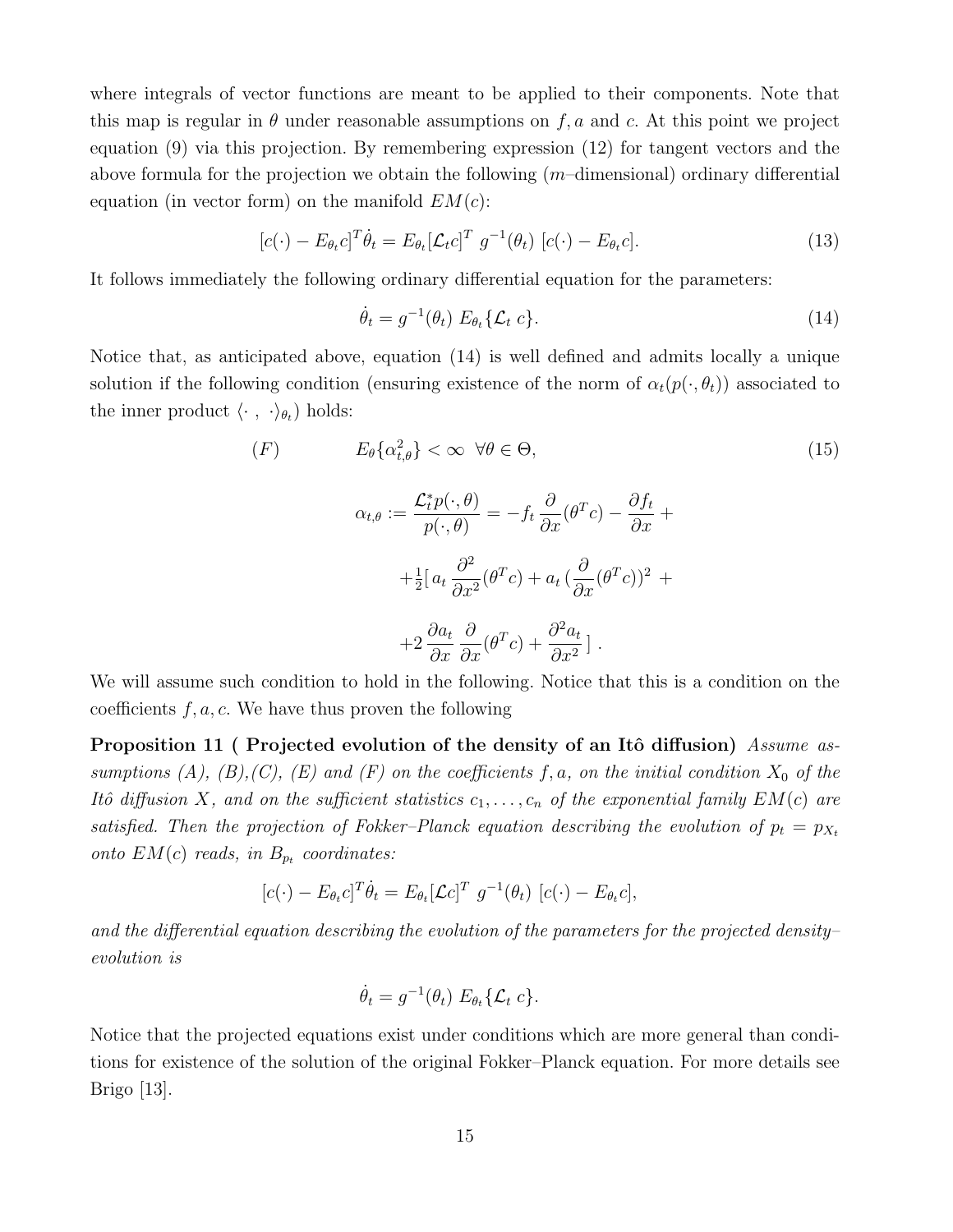## 5 Interpretation of the projected density as density of a different diffusion

In this section we shortly expose a problem which was treated in [13]. Consider the projected density  $p(\cdot,\theta_t)$ , expressing the projection of the density–evolution of the one dimensional diffusion X onto the exponential manifold  $EM(c)$ . The question is: Can we define a diffusion  $Y_t$ whose density is the projected density  $p(\cdot, \theta_t)$ ? If the answer is yes,  $Y_t$  is a diffusion whose density evolves in a finite dimensional exponential manifold assigned a priori (for example Gaussian). In order to proceed, define a diffusion

$$
dY_t = u_t(Y_t)dt + \sigma_t(Y_t)dW_t, \quad Y_0 = X_0,
$$
\n
$$
(16)
$$

with the same diffusion coefficient as  $X_t$ . We shall try to define the drift u in such a way that the density–evolution of  $Y_t$  coincides with  $p(\cdot, \theta_t)$ . Call  $\mathcal{T}_t$  the backward differential operator of  $Y_t$ :

$$
\mathcal{T}_t = u_t \frac{\partial}{\partial x} + \frac{1}{2} a_t \frac{\partial^2}{\partial x^2}.
$$

Consider the right hand sides of (9) and (13). Clearly, the density of  $Y_t$  coincides with  $p(\cdot, \theta_t)$  if

$$
\frac{\mathcal{T}^* p(\cdot, \theta_t)}{p(\cdot, \theta_t)} = E_{\theta_t}[\mathcal{L}c]^T g^{-1}(\theta_t) [c(\cdot) - E_{\theta_t}c]
$$

which we can rewrite as

$$
\mathcal{T}^*p(\cdot,\theta_t)=\mathcal{P}_{t,\theta_t} p(\cdot,\theta_t).
$$

By simple calculations one can rewrite the above equation as the following PDE for  $u$ , where we do not expand the second partial derivative of  $a_t p(\cdot, \theta)$ :

$$
\frac{\partial u_t}{\partial x} + \theta_t^T \frac{\partial c}{\partial x} u_t = \frac{1}{2 p(\cdot, \theta_t)} \frac{\partial^2}{\partial x^2} (a_t p(\cdot, \theta_t)) - \mathcal{P}_{t, \theta_t}
$$

Call  $\mathcal{B}_{t,\theta_t}$  the right hand side of such equation. A solution is given by

$$
u_t^*(x) := \exp[-\theta_t^T c(x)] \int_{-\infty}^x \mathcal{B}_{t,\theta_t}(y) \exp[\theta_t^T c(y)] dy,
$$

as one can verify immediately by substitution. Straightforward calculations yield

$$
u_t^*(x) := \frac{1}{p(x,\theta_t)} \int_{-\infty}^x \left[ \frac{\partial_{xx}^2(a_t(y)p(y,\theta_t))}{p(y,\theta_t)} - \Pi_{\theta_t} \left\{ \frac{\partial_{xx}^2(a_t(y)p(y,\theta_t))}{p(y,\theta_t)} \right\} + \Pi_{\theta_t} \left\{ \frac{\partial_x(f_t(y)p(y,\theta_t))}{p(y,\theta_t)} \right\} |p(y,\theta_t) dy =
$$
  
\n
$$
= \frac{1}{2} \frac{\partial a_t}{\partial x}(x) + \frac{1}{2} a_t(x) \theta_t^T \frac{\partial c}{\partial x}(x) + \frac{1}{2} a_t(x) \theta_t^T \frac{\partial c}{\partial x}(x) + \frac{1}{2} a_t(x) \theta_t^T \frac{\partial c}{\partial x}(x) - \mathcal{E}_{\theta_t} \left\{ \mathcal{L}_t c \right\}^T g^{-1}(\theta_t) \int_{-\infty}^x (c(y) - E_{\theta_t} c) \exp[\theta_t^T(c(y) - c(x))] dy.
$$
 (17)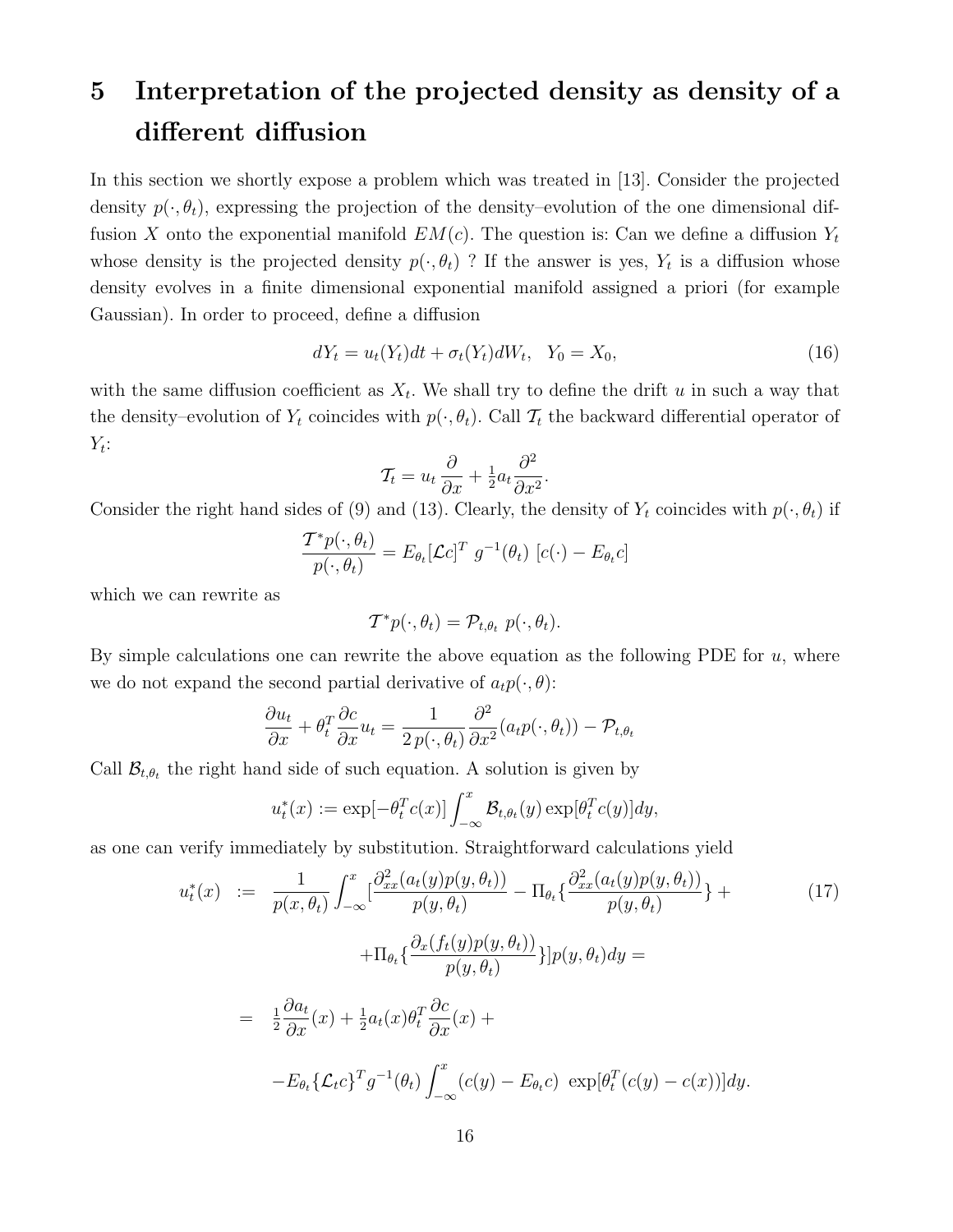¿From this last equation one sees that under condition (15) and under the assumption that densities of  $EM(c)$  are integrable, the above integral always exists.

We have thus proven the following

Proposition 12 (Interpretation of the projected density–evolution) Assume assumptions (A), (B), (C), (E) and (F) on the coefficients f, a and on the initial condition  $X_0$  of the Itô diffusion X and on the sufficient statistics c of the exponential family  $EM(c)$  are satisfied. Let  $p(\cdot,\theta_t)$  be the projected density evolution, according to proposition 11. Define

$$
dY_t = u_t^*(Y_t)dt + \sigma_t(Y_t)dW_t,
$$

$$
u_t^*(x) := \frac{1}{2} \frac{\partial a_t}{\partial x}(x) + \frac{1}{2} a_t(x) \theta_t^T \frac{\partial c}{\partial x}(x) +
$$
  
-
$$
E_{\theta_t} \{ \mathcal{L}_t c \}^T g^{-1}(\theta_t) \int_{-\infty}^x (c(y) - E_{\theta_t} c) \exp[\theta_t^T (c(y) - c(x))] dy.
$$

Then Y is an Itô diffusion whose density–evolution coincides with the projected density–evolution  $p(\cdot, \theta_t)$  of  $X_t$  onto  $EM(c)$ .

## 6 Further research on convergence of the projected density towards the original one

Now we consider the problem of the convergence of the projected density–evolution to the evolution of the limit diffusion. The idea is to consider a sequence of nested finite dimensional families and to check what happens when the dimension of the family on which the equation is projected tends to infinity. The problem we shall investigate in the future is the following. Suppose we can define a sequence of families in the following way:

(G) we are given a sequence of functions  $(c_j)_{j\in\mathbb{N}}$ . Call  $c^m := \{c_1, c_2, \ldots, c_m\}$ , and assume that for all m the family  $EM(c^m)$  is a finite dimensional exponential manifold satisfying assumptions (E) and (F). Call  $p(\cdot, \theta_t^m)$  the density coming from projection of Fokker– Planck equation onto  $EM(c^m)$ .

As we saw in the preceding section (see (17)) this is also the density of a diffusion process  $Y^m$ with the same initial condition, the same diffusion coefficient and drift given by

$$
u_t^m(x) := \frac{1}{p(x,\theta_t^m)} \int_{-\infty}^x \left[ \frac{\partial_{xx}^2(a_t(y)p(y,\theta_t^m))}{p(y,\theta_t^m)} - \Pi_{\theta_t^m} \{ \frac{\partial_{xx}^2(a_t(y)p(y,\theta_t^m))}{p(y,\theta_t^m)} \} + \Pi_{\theta_t^m} \{ \frac{\partial_x(f_t(y)p(y,\theta_t^m))}{p(y,\theta_t^m)} \} |p(y,\theta_t^m) dy.
$$
 (18)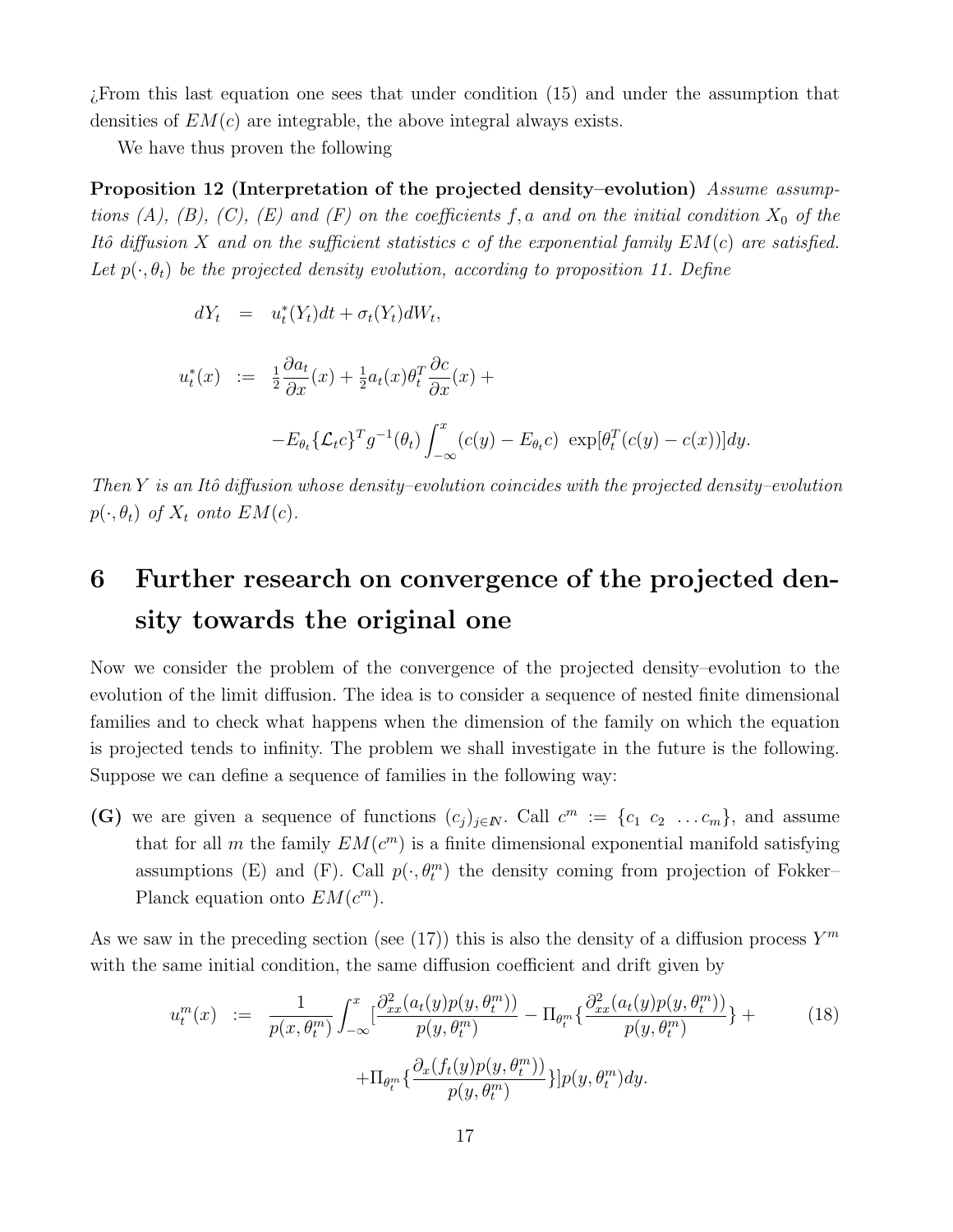Hence, if we prove that  $Y^m$  converges in law towards the original diffusion  $X$ , we have a first convergence result of the projected evolution towards the original one. Now, it is well known that since all the diffusions  $Y^m$  share the same diffusion coefficient, under reasonable assumptions on  $\sigma$  the sequence of the laws of  $(Y^m)_m$  is relatively compact in the space of processes with continuous trajectories (see for example Stroock and Varadhan [27] or Bafico and Pistone [3]). Moreover, if the drifts  $u^m$  weakly converge to f, the law of  $Y^m$  will converge to the law of X. By looking at expression (18), one sees intuitively that this should happen. Indeed, assume  $p(\cdot, \theta^m)$  admits a limit  $\bar{p}(\cdot)$  when m tends to infinity, and suppose the projection tends to be exact when m tends to infinity. Then in formula (18) replace  $p(\cdot,\theta^m)$  by  $\bar{p}$  and eliminate the projection operators. The expression for  $u_t(x)$  simplifies to  $f_t(x)$ , so that we have pointwise convergence of the drifts  $u^m$  towards f and we are done. Of course, one needs to make the above idea precise, to show reasonable choices of  $c<sup>m</sup>$  and to prove the result rigorously. These problems will be investigated in the next future.

## 7 Acknowledgments

The first named author wishes to thank Bernard Hanzon and François Le Gland for their suggestions and their past work on the subject.

## References

- [1] Amari, S.-I. (1982). Differential geometry of Curved Exponential Families-Curvature and Information Loss.The Annals of Statistics 18(2), 357-385.
- [2] Amari, S. I. (1985). Differential-Geometrical Methods in Statistics, Lecture Notes in Statistics 28, Springer-Verlag, Berlin.
- [3] R. Bafico, G. Pistone, G-convergence of generators and weak convergence of diffusions Annales de l'institut Henri Poincaré, 1, (1985), pagg. 1-13.
- [4] Barndorff–Nielsen, O. E. (1978). Information and Exponential Families in Statistical Theory. Wyley, New York.
- [5] Barndorff–Nielsen O. E., and Cox D. R. (1994). Inference ans asymptotics, Chapman & Hall London
- [6] Barndorff–Nielsen O. E., and Cox D. R. (1989). Asymptotic Techniques for use in Statistics. Chapman & Hall, London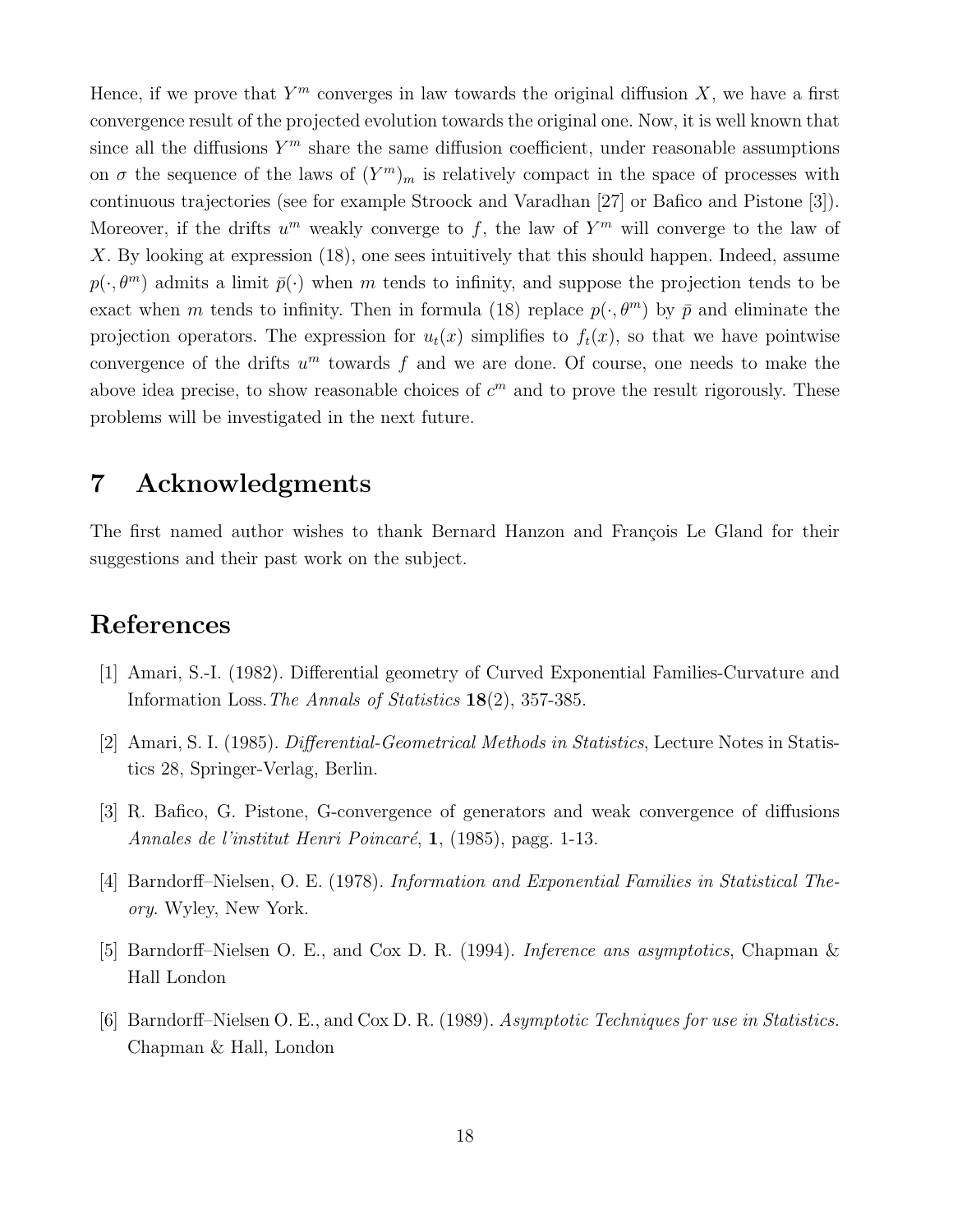- [7] Barndorff–Nielsen, O. E. and Jupp, P. E. (1989). Approximating Exponential Models. Ann. Inst. Statist. Math. 41 2, 247–267.
- [8] D. Brigo, On the nice behaviour of the Gaussian projection filter with small observation noise, Systems and Control Letters, vol. 26 (1995) 363–370.
- [9] D. Brigo, B. Hanzon, F. Le Gland, A differential geometric approach to nonlinear filtering: the projection filter, Publication Interne IRISA 914, IRISA, Rennes, 1995 (available at URL: ftp://ftp.irisa.fr/techreports/1995/PI-914.ps.Z). Reduced version in: Proceedings of the Conference on Decision and Control (New Orleans, 1995). Submitted to IEEE Transactions on Automatic Control.
- [10] D. Brigo, B. Hanzon, F. Le Gland, On the relationship between assumed density filters and projection filters, TI Discussion Paper 7-96-18, 1996, Tinbergen Institute, Amsterdam.
- [11] D. Brigo, New developments on the Gaussian projection filter with small observation noise, TI Discussion Paper 7-96-23, 1996, Tinbergen Institute, Amsterdam.
- [12] D. Brigo, B. Hanzon, Estimation of Stochastic Volatility from bilateral exchange rates using projection filters, working paper presented at the fourth Workshop of the *European* Network on System Identification (ERNSI), Padua, June 7–9, 1995.
- [13] D. Brigo, On diffusions with prescribed diffusion coefficients whose densities evolve in prescribed exponential families, Internal Report CNR LADSEB, 02/96, March 1996.
- [14] Ekeland, I. and Temam, R. (1974). Analyse convexe et problèmes variationnels. Dunod, Gauthier–Villars, Paris.
- [15] K. D. Elworthy, Stochastic Differential Equations on Manifolds, Cambridge University Press, Cambridge, 1982.
- [16] A. Friedman, Stochastic Differential Equations and Applications, vol. I (Academic Press, New York, 1975).
- [17] Krasnosel'skii, M. A. and Rutickii, Ya. B. (1958). Convex Functions and Orlicz Spaces. Fizmatgiz, Moskva. (In Russian.) English translation (1961) Noordhoff, Groningen.
- [18] Lang, S. (1995) Differential and Riemannian Manifolds. Springer-verlag, New York.
- [19] Murray, M. K. and Rice, J. W. (1993). Differential Geometry and Statistics, Monographs in Statistics and Applied Probability. 48 Chapman & Hall.
- [20] E. Pardoux, Stochastic partial differential equations and filtering of diffusion processes, Stochastics, 2 (1979), pp. 127- 167.